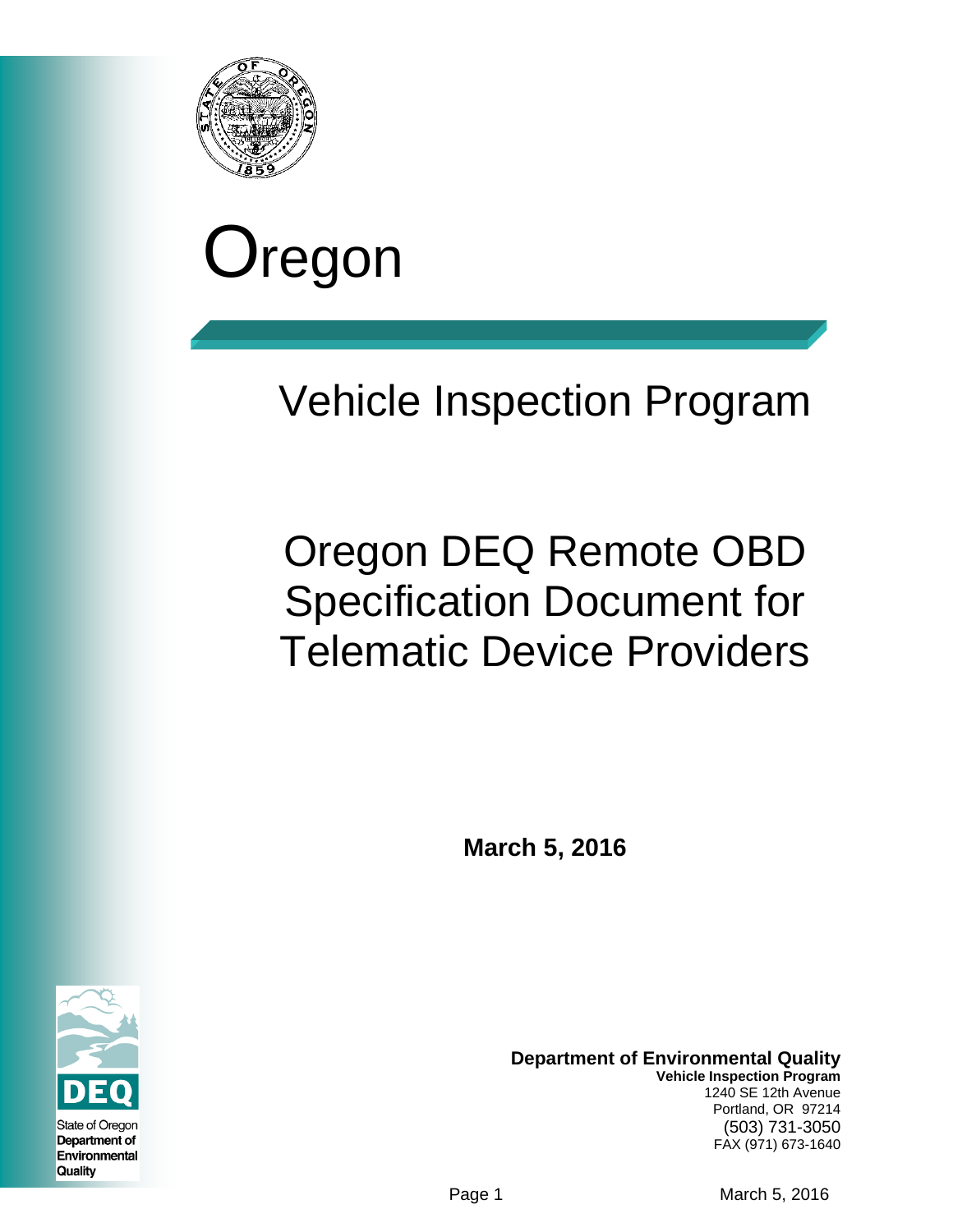(This Page Intentionally Left Blank)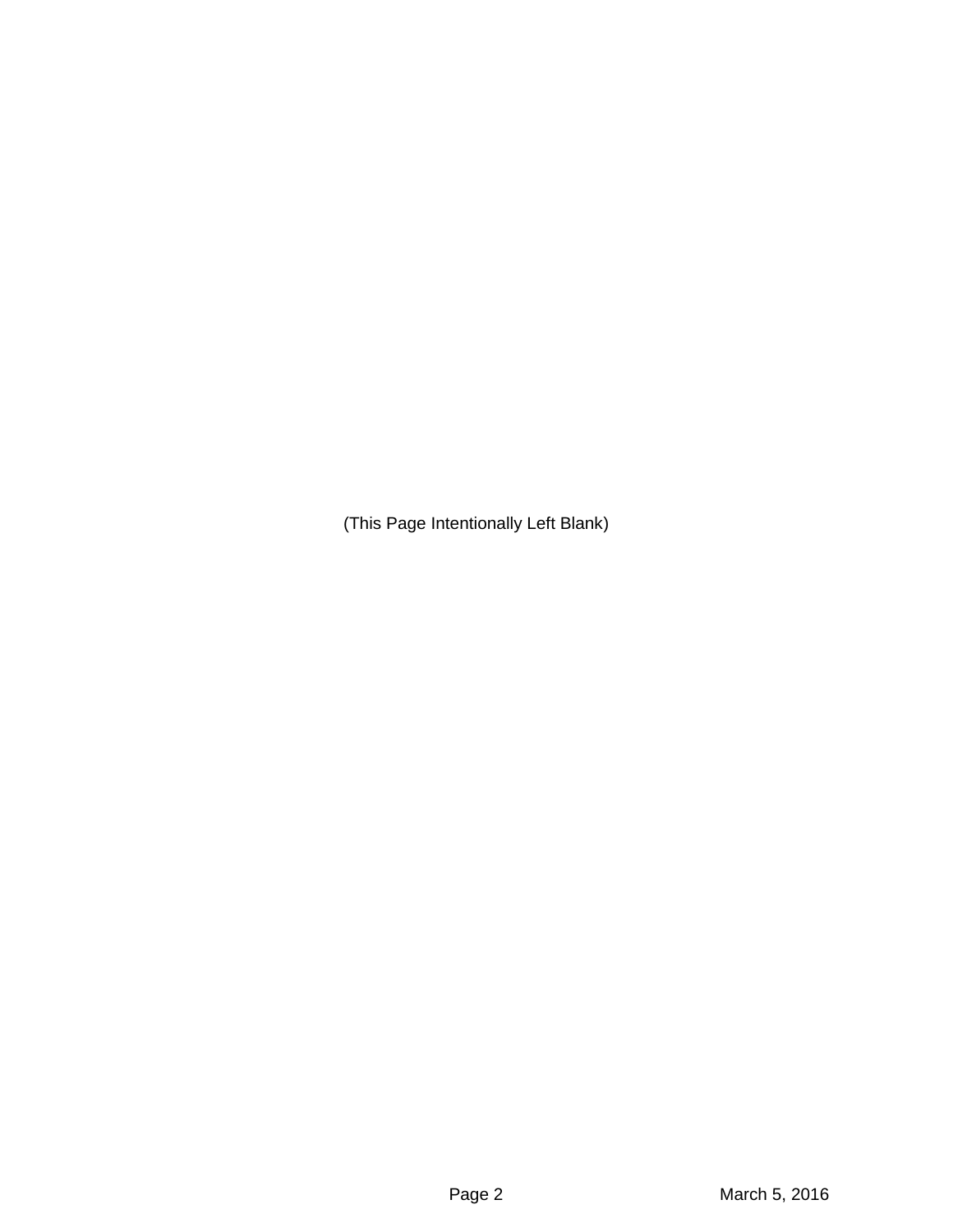# **Table of Contents**

| 1. |                            | <b>Background</b>                                                  | $\boldsymbol{\varLambda}$ |
|----|----------------------------|--------------------------------------------------------------------|---------------------------|
| 2. |                            |                                                                    |                           |
|    |                            |                                                                    |                           |
|    |                            |                                                                    | $\overline{7}$            |
|    |                            |                                                                    |                           |
|    |                            |                                                                    |                           |
|    |                            |                                                                    |                           |
|    |                            |                                                                    |                           |
|    |                            |                                                                    |                           |
|    |                            |                                                                    |                           |
|    |                            |                                                                    |                           |
|    |                            |                                                                    |                           |
|    |                            |                                                                    |                           |
|    |                            |                                                                    |                           |
|    |                            |                                                                    |                           |
|    |                            |                                                                    |                           |
|    |                            |                                                                    |                           |
|    |                            |                                                                    |                           |
|    |                            |                                                                    | <b>11</b>                 |
|    | <b>Methods</b>             | and the contract of the contract of the contract of $\sim$ $11$    |                           |
|    | 5.4.1<br>5.4.2             | Loop back                                                          |                           |
|    |                            |                                                                    |                           |
|    | <b>Data Types</b><br>5.4.3 |                                                                    | <b>11</b>                 |
|    | 5.4.4                      | ROBDRequestOBDData 12<br>ROBDRequestDeviceInformation <sup>4</sup> |                           |
|    | 5.4.5                      |                                                                    | -12                       |
|    | 5.4.6                      |                                                                    |                           |
|    | 5.4.7                      |                                                                    |                           |
|    | 5.4.8                      |                                                                    | -13                       |
|    | 5.4.9                      |                                                                    |                           |
|    |                            |                                                                    |                           |
|    | 5.4.10                     |                                                                    |                           |
|    | 5.4.11                     |                                                                    |                           |
|    |                            |                                                                    |                           |
|    |                            |                                                                    |                           |
|    |                            |                                                                    |                           |
|    |                            |                                                                    | 17                        |
|    |                            |                                                                    |                           |
| 7. |                            |                                                                    | -18                       |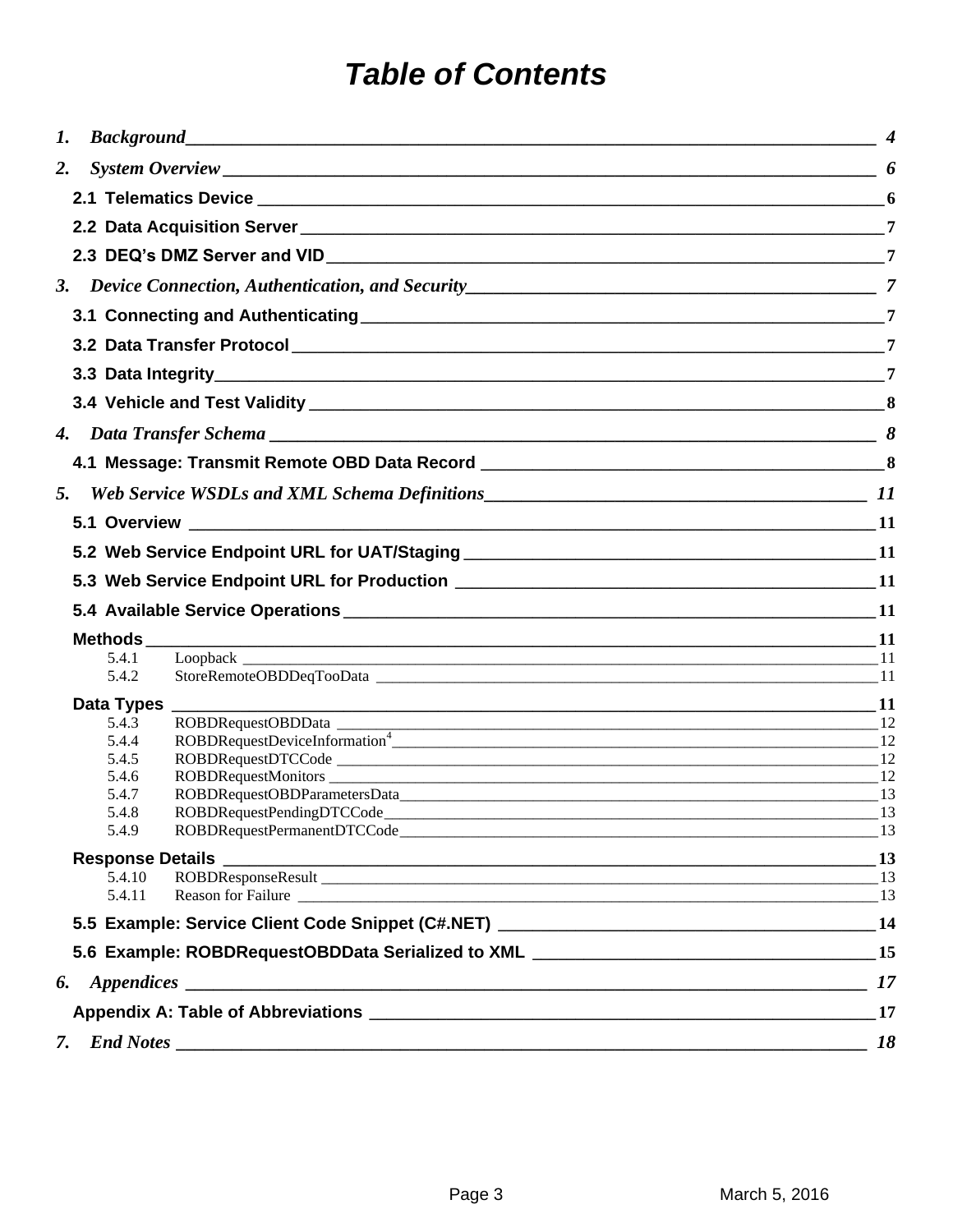# <span id="page-3-0"></span>**1. Background**

#### **Oregon Adds a Vehicle Emissions Testing Option**

In Oregon, motorists refer to the smog test as "Going through DEQ" (Department of Environmental Quality). While DEQ offers several convenient Clean Air Station locations, our average wait time is less than 10 minutes, and we provide weekend and evening hours, we understand it can still be a challenge for our operations to match up with everyone's specific needs. That is why we started allowing for another testing option to evolve in early 2016. Everyone likes choices. Take the evolution of the banking industry where business was conducted only with in-person tellers at first, then ATM machines were introduced and now banking can also be completed using the internet. Similarly, with DEQ, motorists can receive an emissions test with in-person inspectors or self-service machines at our stations and now testing can also be completed using the internet.

The internet option is called DEQ Too™ and involves the motorist voluntarily authorizing On-Board Diagnostics (OBD) data to be remotely transmitted from their vehicle to DEQ. Instead of visiting a Clean Air Station, motorists test their vehicle at locations they are driving to already. While taking care of their other car needs at such places, they can take care of their *DEQ too*. Participating businesses will lend motorists a telematics testing device to plug into their car and two minutes later return it. The car's OBD data will be immediately transmitted to DEQ and then at the motorist's convenience they can use their smart phone or other device to check results. They'll be able to view diagnostic trouble codes if their Check Engine light is on. Or, if all looks good to pass DEQ's emissions test, they can order their DMV (Driver and Motor Vehicle Services Division, a branch of the Oregon Department of Transportation) stickers online which will arrive in the mail in as few as 3 business days.

Telematic devices manufactured into a vehicle's system to provide turn-by-turn navigation, roadside and stolen vehicle assistance, etc., can also transmit OBD data. In addition, auto fleet services, usage-based auto insurance programs, and other applications utilize aftermarket Telematic devices which can also transmit OBD data. DEQ will accept data transmitted from these types of continuously connected devices as well. While originally intended for other uses, these can be used for *DEQ too*.

The bottom line is that DEQ wants to ensure motorists have multiple testing options and can decide what's best for them in their particular situation at any given time. The DEQ Too option allows motorists to save time and fuel; and even help reduce air pollution.

#### **DEQ Makes the Determination of Test Results**

The Department's Environmental Quality Commission authorizes remote, self-service testing via Oregon Administrative Rule 340-256-0358(1). DEQ is the only entity authorized to determine and provide the emissions testing results to vehicle owners.

#### **The 2 Types of Telematic Devices**

1) *Continuously Connected* vehicle telematics device (hereinafter interchangeable with "Ctype" device). This device is one that is continuously connected, 24/7 to one vehicle. These C-type devices are either built-in to the vehicle's system during auto manufacturing or pluggedin after-market. By comparison, the other telematics device (S-type) can be shared for use by multiple vehicles.

The C-type device has a primary objective *other than* transmitting OBD data to DEQ. Examples of after-market C-type devices include use by auto fleets to optimize driving routes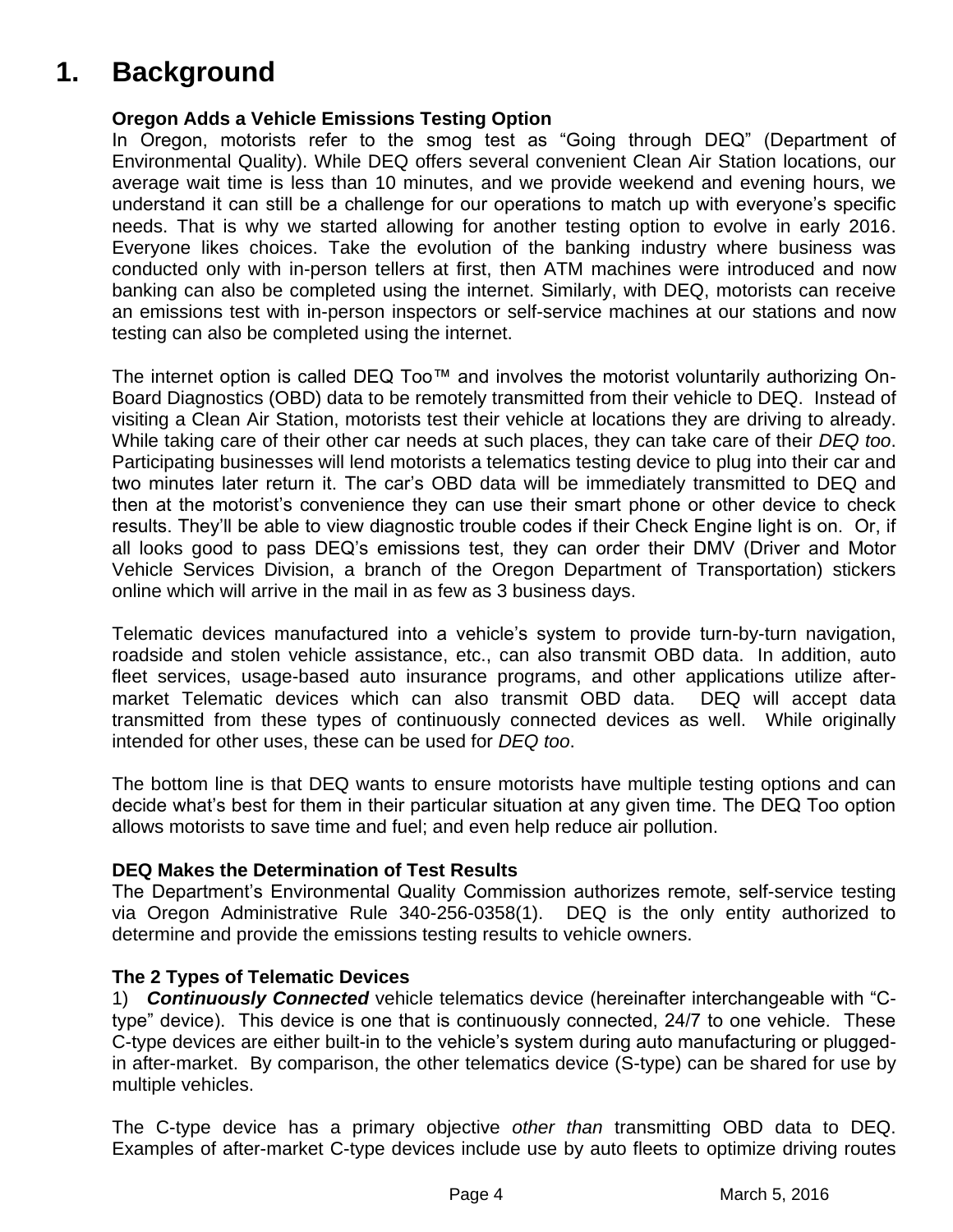and maintenance schedules and by usage-based auto insurance programs to help motorists achieve lower premiums. Key purposes of built-in, C-type devices are roadside assistance, stolen vehicle assistance, turn-by-turn navigation, hands-free calling, etc. Regardless of their primary purpose, these continuously connected devices can also capture OBD data and so they can be used for *DEQ too*.

2) *Shared* telematics device (hereinafter interchangeable with "S-type" device). A S-type is an after-market plug-in device that can be shared for use by multiple vehicles; one vehicle at a time. By comparison, the other telematics device (C-type) is continuously connected to and used by only one vehicle.

The objective of the S-type device is for use with multiple vehicles to transmit a snapshot of each vehicle's OBD data to DEQ. The general public would use S-type devices by borrowing them from participating host locations that exist for a primary purpose other than transmitting OBD data. For example, if a gas station participated as a host, their primary purpose is for motorists to refuel their vehicle. However, by briefly borrowing the device, motorists could take care of their *DEQ too* while they are refueling.

#### **The 5 Types of Business Participants**

DEQ Too relies on an open market approach whereby voluntary participation in a given role is open to any company that meets certain terms and conditions. Each business participant type and role is as follows:

1) **C-Type Device Provider** is the company with which the vehicle owner enters into the original agreement to lease, own and/or activate the telematics device.

2) **S-Type Device Provider** is the company with which the Host, Auto Dealership and/or Fleet enters into an agreement to lease, own and/or activate the telematics device.

3) **Hosts** own or operate a business that has an S-type device that is used on location voluntarily by a motorist or by the host on behalf of the volunteering motorist. The objective is to allow transmission of OBD data to DEQ from the business location. Having the S-type device is in addition to the business' primary product/service. Examples of possible deviceborrowing locations include, but are not limited to: gas station, auto service, repair, parts and car washing companies.

4) Companies with a **Fleet** of vehicles voluntarily use the devices to transmit OBD data from the vehicles they own/operate to DEQ and subsequently retrieve results from the DEQ Too website.

5) **Auto Dealerships** voluntarily use the devices to transmit OBD data to DEQ from the vehicles they own/sell and subsequently retrieve results from the DEQ Too website.

When a company enrolls to participate and meets the terms and conditions for one of the above roles, DEQ places them on one of the five list-types as an "Official DEQ Too Business Participant". When a general public vehicle owner voluntarily uses a telematics device to transmit OBD data to DEQ, they do not need to enroll with DEQ Too in advance, but they must agree to certain terms and conditions on the website before results will be shown.

#### **Vehicle Owners will Obtain Results Using the DEQ Too Website**

- The vehicle owner will enter their license plate or VIN to display their test results.
- $\bullet$  If the vehicle is "Unready", the website will indicate what that means.
- If DEQ has failed the vehicle (Check Engine Light has been commanded "ON"), the website will indicate and provide a link to DEQ's Recognized Auto Repair Shops.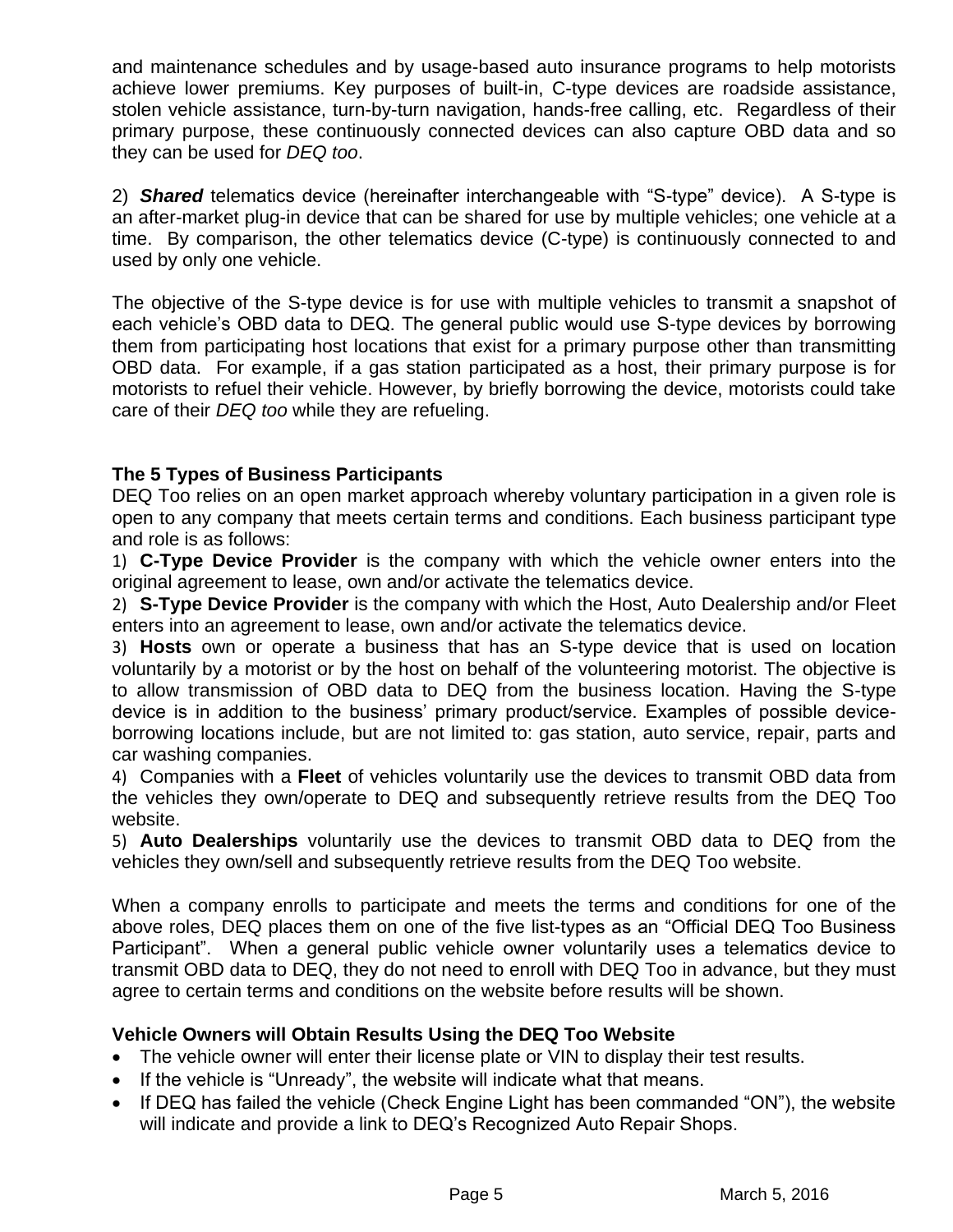Once the vehicle has passed the test, the owner will pay DEQ's certification fee via the website.

The remote OBD inspection records shall be sent to Oregon DEQ's Demilitarized Zone (DMZ) Server, designed to collect inspection results received from Remote OBD (used interchangeably with telematics) devices for processing. DMZ server support functions include those needed to manage and validate Remote OBD client systems, manage enrollment of systems, manage and process inspection data for evaluation, and store supporting information for motorists' queries and DEQ Certification requests.

This document describes the communications interface for the secure transmission of standardized Remote OBD inspection and supporting data between the telematics device and/or server and Oregon DEQ's DMZ server.

This document serves to provide telematics device providers an open standard interface and protocol for this data transfer. DEQ's intent is that any data transfer must adhere to this interface and protocol.

Information in this document is organized as follows:

System Overview Device Connection, Authentication, and Security Data Transfer Schema Web Service WSDLs and XML Schema Definitions Appendices

# <span id="page-5-0"></span>**2. System Overview**

DEQ's Remote OBD system is composed of the following components:

- 1. Telematics Device (acquires and transmits OBD data)
- 2. Data acquisition server
- 3. Oregon DEQ's DMZ server

Each is further described below.

### <span id="page-5-1"></span>**2.1 Telematics Device**

 $\overline{a}$ 

The telematics device is one of the following technologies as defined in the Background section:

- Continuously Connected vehicle telematics device (C-type)
- Shared telematics device (S-type)

Only vehicles with valid VINs retrieved via an OBD Mode \$09 request are eligible for DEQ Certification in this program. Telematic devices must be designed to meet SAE J1962, SAE J1978, SAE J1979, SAE J3005<sup>1</sup>, and tested to comply with SAE J1699/2 by each telematics device provider. The devices must be able to properly retrieve, store, and upload all codes

<sup>1</sup> Section 4.2 of SAE J3005 calls for the device to consume less than an average of 100 microamps (0.1 milliamps) while in sleep state (IGN OFF). This requirement specifically addresses long-term parking with a telematics device continuously connected to a vehicle. Hence, the requirement of this section is waived for the purposes of Oregon's DeqToo program.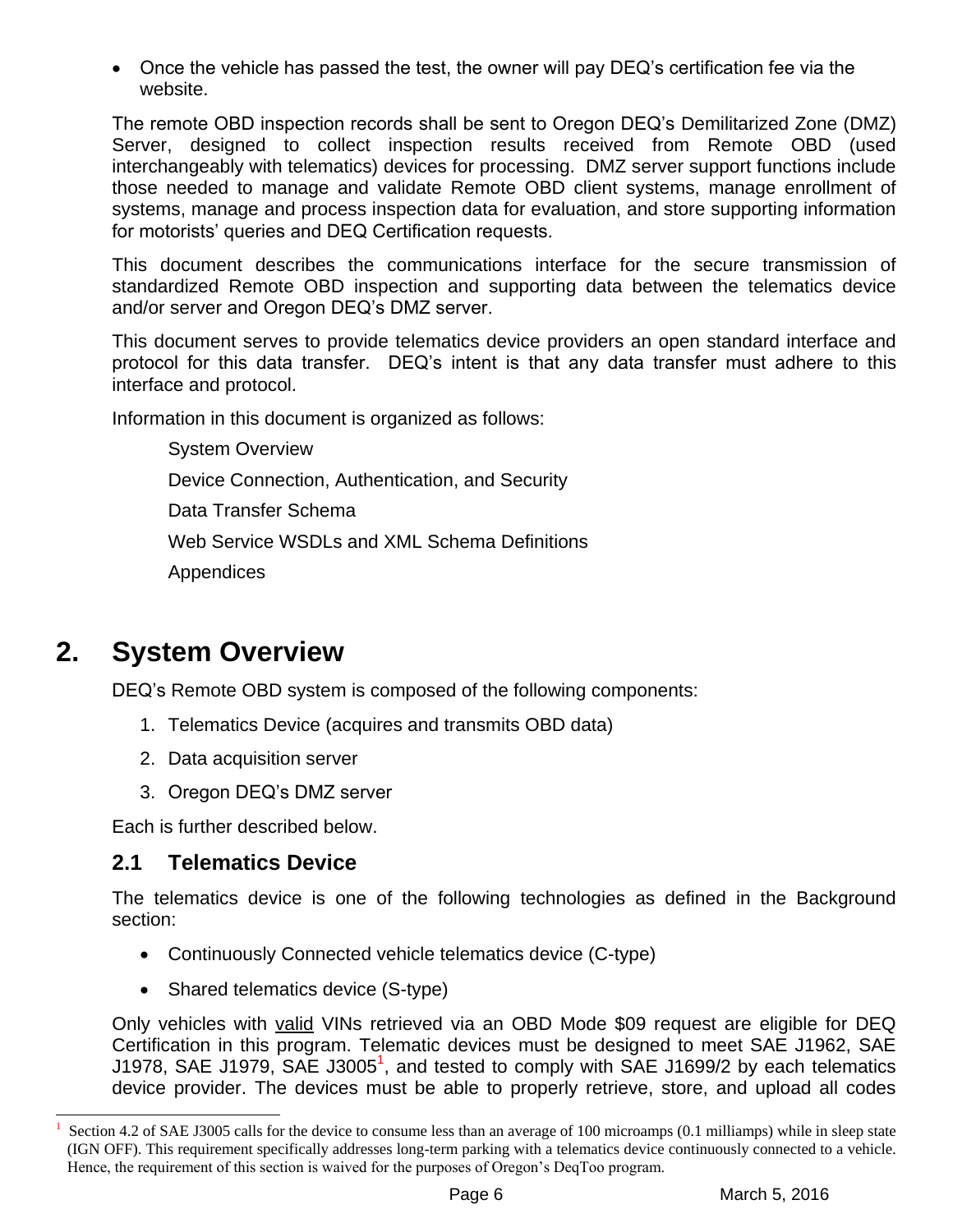listed in SAE J2012. Device providers must be aware of known communication anomalies as described in SAE J1699/4 and take best engineering practices to handle such anomalies such that, at a minimum, no harm is done to the vehicle.

# <span id="page-6-0"></span>**2.2 Data Acquisition Server**

The data acquisition server will interface with the telematics device. The acquisition server's purpose is to collect OBD data and electronically transmit it *directly* to DEQ's DMZ server. In some cases, the telematics device itself (or paired with other transmission-capable technology) may act as the data acquisition server and electronically transmit the OBD data *directly* to DEQ's DMZ server. Per Section 203(a)(3) of the Federal Clean Air Act, the OBD system data shall not be altered or tampered with during or prior to the electronic transmission.

# <span id="page-6-1"></span>**2.3 DEQ's DMZ Server and VID**

DEQ's **Vehicle Inspection Database (**VID) will regularly pull collected inspection results from the DMZ server and apply pass/fail/unready criteria. The vehicle owner will then be able to search for their results on DEQ's website by VIN, license plate, or dealership/fleet name. Once they pay for their certificate on-line, DMV is electronically notified in near-real-time of the passing VIN so DMV tags can be obtained.

# <span id="page-6-2"></span>**3. Device Connection, Authentication, and Security**

This section describes the mechanisms for connection, authentication, data transfer, maintaining data integrity, and Vehicle and Test Validity.

# <span id="page-6-3"></span>**3.1 Connecting and Authenticating**

Layered secure access to the data transfer services will be controlled by all of the following:

Server Side SSL Certificate, to validate the authenticity of the DMZ server and to establish the HTTPS encryption for privacy. DEQ will obtain and maintain this certificate.

Telematics device provider supplied Client Side SSL Certificate, to validate the authenticity of the client, with an administrative mechanism for loading/validating client certificates. Telematics device providers will be responsible for obtaining and maintaining this certificate.

Digest Access Authentication with an application membership database, to securely identify and authorize each individual telematics device provider. DEQ, in cooperation with prospective telematics device providers, will maintain this membership database. A URL whitelist of approved providers will also be maintained by DEQ's IT department.

Appropriate data transfer services shall be exposed to valid, authenticated device providers on successful login.

# <span id="page-6-4"></span>**3.2 Data Transfer Protocol**

The data acquisition server shall transfer messages over HTTPS using SOAP, a protocol for exchanging information structured into XML message format via web services.

### <span id="page-6-5"></span>**3.3 Data Integrity**

Logical data integrity shall be maintained and assured through incorporation of payload encryption TCP to ensure reliable transmission of data.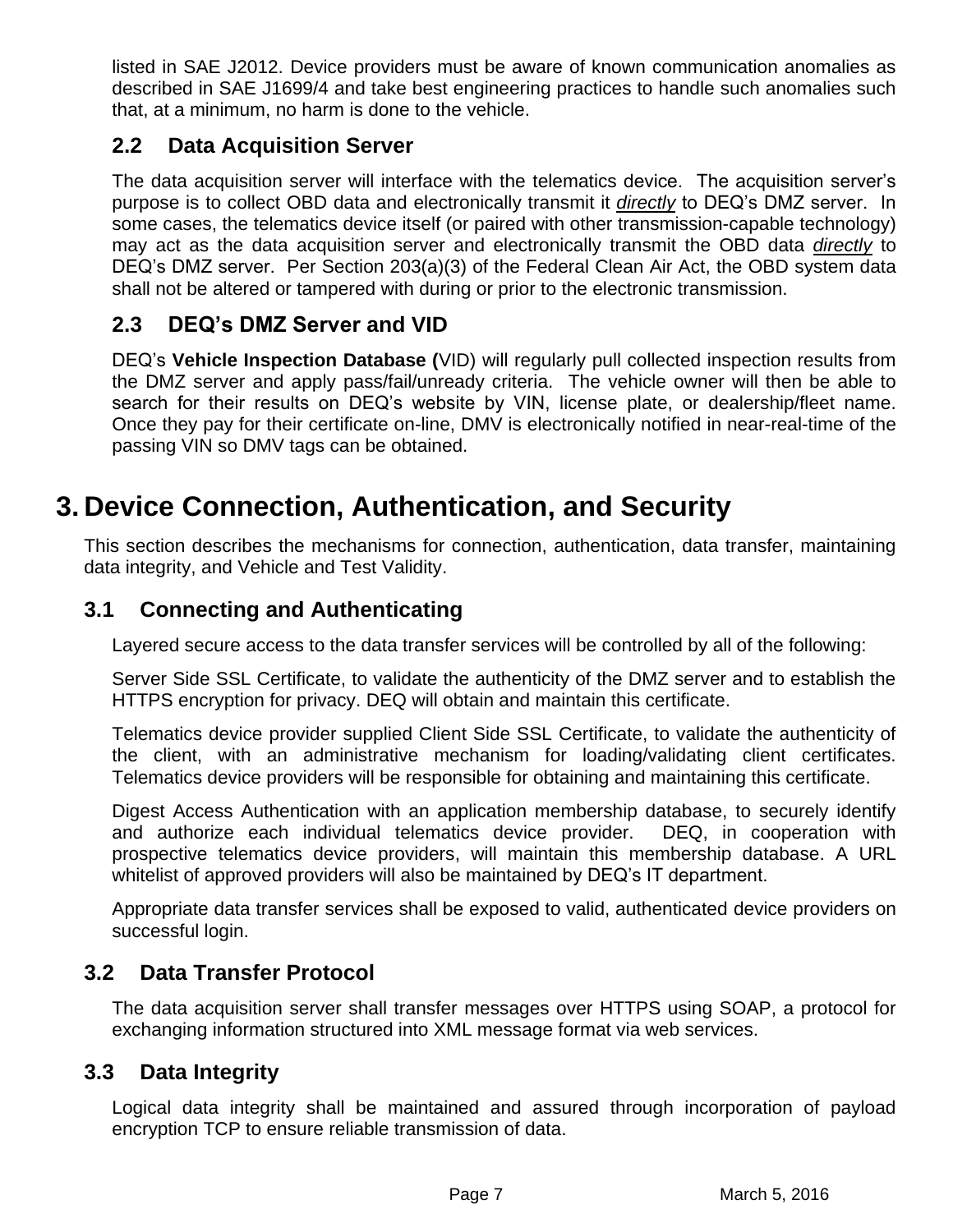The device initialization procedure shall include a means for establishing a local key on the device that is recognized by DEQ's DMZ server. Interface software shall provide for data encryption that meets DEQ/VIP's security needs. The remote OBD system shall incorporate Data Encryption Standard (DES) or other standard encryption techniques that provide performance equivalent to DES.

# <span id="page-7-0"></span>**3.4 Vehicle and Test Validity**

To ensure the vehicle test actually belongs to the indicated VIN, this inspection option will only be available for 2005 and newer models that return OBD VINs as part of a Mode 9 request. Records transmitted without OBD VIN data will not be posted to the DEQ DMZ server.

# <span id="page-7-1"></span>**4. Data Transfer Schema**

The data acquisition server shall communicate with the VID via a data transfer schema that incorporates the following data transfer message:

"Transmit Remote OBD Data Record to DEQ DMZ server".

### <span id="page-7-2"></span>**4.1 Message: Transmit Remote OBD Data Record**

The Remote OBD test proceeds as follows:

(Note: this is irrespective of whether a S-type or C-type telematics device is being used)

- Telematics device is connected to DLC on vehicle and either Key On/Engine On or Key On/Engine Off.
- While SAE J1979 stipulates the MIL command not be used during the bulb-check cycle, some manufacturers continue to use this practice. Therefore devices should be programmed to mitigate false failures by checking for a MIL command with no DTC present. A pause followed by another OBD scan usually allows the bulb-check to complete and the MIL command to extinguish. This issue is further exasperated by manufacturers that command the MIL for a fault code that is not accessible to a generic scan tool, but is accessible to a manufacturer scan tool. This means there are cases in which a MIL can be present without a DTC and is a legitimate failure.
- OBD data is acquired and sent to DMZ server.
- OBD test is validated by DEQ's VID.

The following table lists the Field/Data properties that are to be downloaded. Given the wireless nature of the OBD data gathering outlined in this specification, it is important to limit the available Services and PIDs to those listed in the table below. In the unlikely event of a wireless security breach, no Service or PID request outside this list shall be allowed by telematic device providers.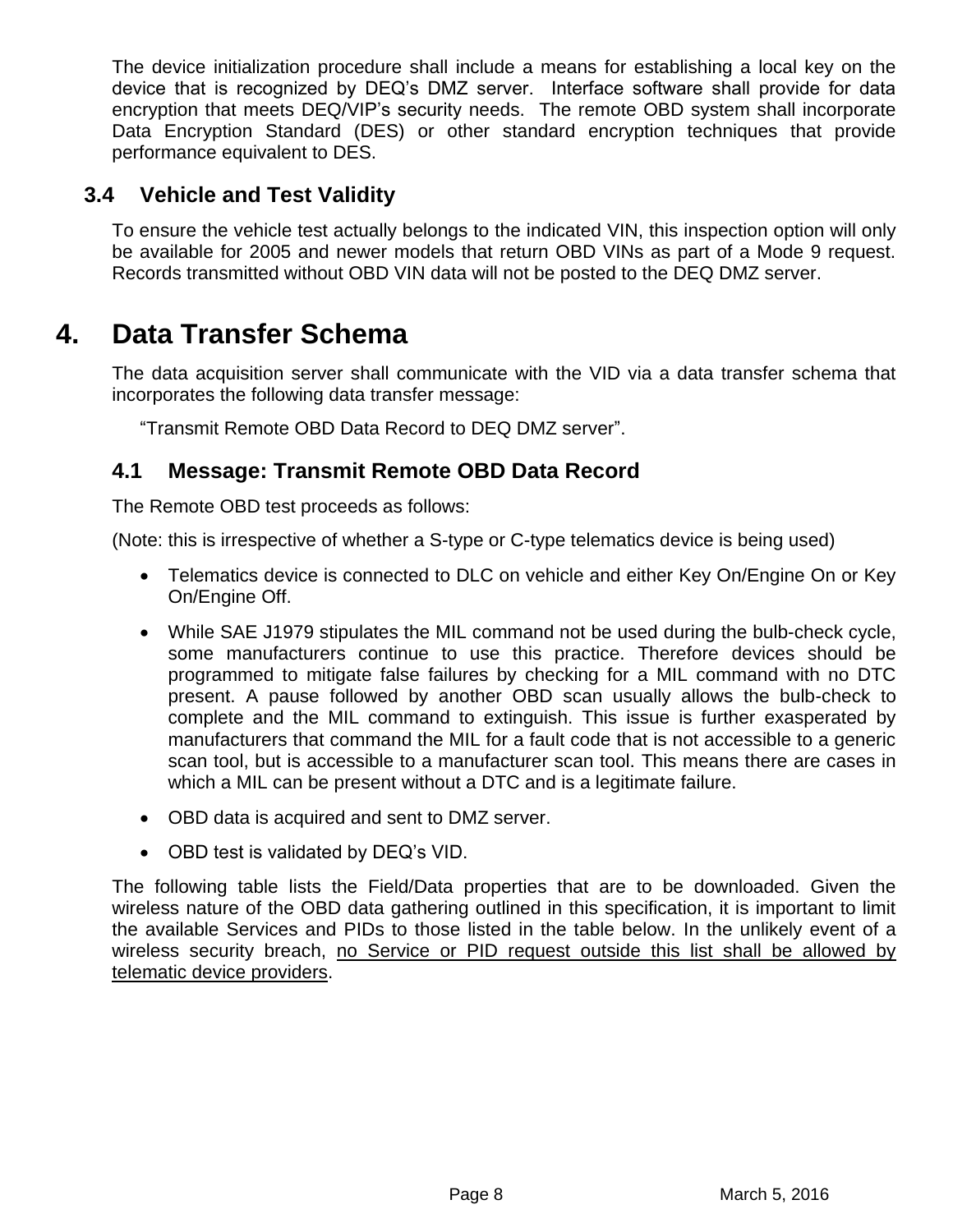#### **Field/Data Properties:**

| #           | <b>Property Description</b>                         | <b>Property Name</b> | <b>Length Type</b> |                | Layout        | <b>Comments</b>                                                                                       |
|-------------|-----------------------------------------------------|----------------------|--------------------|----------------|---------------|-------------------------------------------------------------------------------------------------------|
| $\mathbf 1$ | Electronic Vehicle Identification Number            | <b>VIN</b>           | 17                 | A              |               | Must pass standard VIN check algorithm                                                                |
| 2           | Date of Data Collection <sup>2</sup>                | <b>DATE</b>          | 8                  | A              | YYYYMMDD      | <b>Pacific Standard Time</b>                                                                          |
| 3           | Time of Data Collection                             | <b>TIME</b>          | 6                  | $\overline{A}$ | <b>HHMMSS</b> | <b>Pacific Standard Time</b>                                                                          |
| 4           | <b>Communications Protocol</b>                      | COMM_PROT            | 3                  | A              | AAA           | See Communication Protocols List                                                                      |
| 5           | <b>MIL Commanded On</b>                             | <b>MIL</b>           | $\mathbf{1}$       | $\overline{A}$ | Y, N          | Yes, No                                                                                               |
| 6           | <b>OBD Monitor Status - Misfire</b>                 | MISFIRE_STATUS       | $\mathbf{1}$       | A              | U, R, N       | See Monitor Readiness Result List                                                                     |
| 7           | <b>OBD Monitor Status - Fuel System</b>             | FUEL_STATUS          | $\mathbf{1}$       | A              | U, R, N       | See Monitor Readiness Result List                                                                     |
| 8           | OBD Monitor Status - Comprehensive                  | COMP_STATUS          | $\mathbf{1}$       | A              | U, R, N       | See Monitor Readiness Result List                                                                     |
|             | Component                                           |                      |                    |                |               |                                                                                                       |
| 9           | <b>OBD Monitor Status - Catalyst</b>                | CAT_STATUS           | $\mathbf{1}$       | A              | U, R, N       | See list; also note for Compression ignition,<br>monitor label is described as NMHC<br>Catalyst       |
| 10          | <b>OBD Monitor Status - Catalyst Heater</b>         | CATHTR_STATUS        | $\mathbf{1}$       | A              | U, R, N       | See list; also note for Compression ignition,<br>monitor label is described as NOx/SCR                |
| 11          | <b>OBD Monitor Status - Evap</b>                    | EVAP_STATUS          | $\mathbf{1}$       | A              | U, R, N       | See list; also note for Compression ignition,<br>monitor label is described as Reserved               |
| 12          | <b>OBD Monitor Status - Secondary Air</b>           | AIR_STATUS           | 1                  | A              | U, R, N       | See list; also note for Compression ignition,<br>monitor label is described as Boost<br>Pressure      |
| 13          | OBD Monitor Status - Air Conditioning<br>(Reserved) | <b>AC_STATUS</b>     | $\mathbf 1$        | A              | U, R, N       | Reserved, formerly AC; See list                                                                       |
| 14          | OBD Monitor Status - Oxygen Sensor                  | O2_STATUS            | $\mathbf{1}$       | A              | U, R, N       | See list; also note for Compression ignition,<br>monitor label is described as EGS                    |
| 15          | OBD Monitor Status - Oxygen Sensor<br>Heater        | HEATEDO2_STATUS      | $\mathbf 1$        | A              | U, R, N       | See list; also note for Compression ignition,<br>monitor label is described as PM Filter              |
| 16          | <b>OBD Monitor Status - EGR</b>                     | EGR_STATUS           | $\mathbf{1}$       | A              | U, R, N       | See list; also note for Compression ignition,<br>monitor label is described as EGR/VVT                |
| 17          | <b>Engine RPM</b>                                   | <b>RPM</b>           | $\overline{4}$     | N              | <b>NNNN</b>   | At time other data is saved                                                                           |
| 18          | <b>PID Count</b>                                    | PID_COUNT            | 3                  | N              | <b>NNN</b>    | As per ETI flow diagram                                                                               |
| 19          | <b>PCM ID</b>                                       | <b>PCM</b>           | $\overline{4}$     | A              |               | Engine Control Module address; Convert<br>last two bytes to decimal.<br>Example: $07E8$ or $E8 = 232$ |
| 20          | Diagnostic Trouble Code 1                           | $DTC_1$              | 5                  | A              | AAAAA         |                                                                                                       |
| 21          | Diagnostic Trouble Code 2                           | DTC_2                | 5                  | A              | <b>AAAAA</b>  |                                                                                                       |
| 22          | Diagnostic Trouble Code 3                           | DTC_3                | 5                  | A              | <b>AAAAA</b>  |                                                                                                       |
| 23          | Diagnostic Trouble Code 4                           | DTC_4                | 5                  | A              | <b>AAAAA</b>  |                                                                                                       |
| 24          | Diagnostic Trouble Code 5                           | DTC_5                | 5                  | A              | <b>AAAAA</b>  |                                                                                                       |
| 25          | Diagnostic Trouble Code 6                           | DTC_6                | 5                  | A              | <b>AAAAA</b>  |                                                                                                       |
| 26          | Diagnostic Trouble Code 7                           | DTC_7                | 5                  | A              | <b>AAAAA</b>  |                                                                                                       |
|             | 27 Diagnostic Trouble Code 8                        | DTC_8                | 5                  | A              | <b>AAAAA</b>  |                                                                                                       |
| 28          | Diagnostic Trouble Code Count                       | DTC_COUNT            | 3                  | N              | <b>NNN</b>    |                                                                                                       |
| 29          | Pending Diagnostic Trouble Code 1                   | PEND_DTC_1           | 5                  | A              | <b>AAAAA</b>  |                                                                                                       |
| 30          | Pending Diagnostic Trouble Code 2                   | PEND_DTC_2           | 5                  | A              | <b>AAAAA</b>  |                                                                                                       |
| 31          | Pending Diagnostic Trouble Code 3                   | PEND_DTC_3           | 5                  | A              | <b>AAAAA</b>  |                                                                                                       |
| 32          | Pending Diagnostic Trouble Code 4                   | PEND_DTC_4           | 5                  | A              | AAAAA         |                                                                                                       |
| 33          | Pending Diagnostic Trouble Code Count               | PEND_DTC_COUNT       | 3                  | N              | <b>NNN</b>    |                                                                                                       |
| 34          | Permanent Diagnostic Trouble Code 1                 | PERM_DTC_1           | 5                  | A              | AAAAA         |                                                                                                       |
| 35          | Permanent Diagnostic Trouble Code 2                 | PERM_DTC_2           | 5                  | A              | <b>AAAAA</b>  |                                                                                                       |
| 36          | Permanent Diagnostic Trouble Code 3                 | PERM_DTC_3           | 5                  | A              | <b>AAAAA</b>  |                                                                                                       |
| 37          | Permanent Diagnostic Trouble Code 4                 | PERM_DTC_4           | 5                  | A              | <b>AAAAA</b>  |                                                                                                       |
| 37a         | Permanent Diagnostic Trouble Code<br>Count          | PERM_DTC_COUNT       | 3                  | N              | <b>NNN</b>    |                                                                                                       |
| 38          | Distance travelled while MIL is activated           | DISTANCE_SINCE_MIL   | 5                  | N              | <b>NNNNN</b>  | Kilometers                                                                                            |
| 39          | Number of warm-ups since DTC cleared                | WARMUPS_SINCE_CC     | 3                  | N              | <b>NNN</b>    |                                                                                                       |
| 40          | Distance since diagnostic trouble codes<br>cleared  | DISTANCE_SINCE_CC    | 5                  | N              | <b>NNNNN</b>  | Kilometers                                                                                            |
| 41          | Minutes run by the engine while MIL<br>activated    | MIN_SINCE_MIL        | $\sqrt{5}$         | N              | <b>NNNNN</b>  | <b>Minutes</b>                                                                                        |

 $2^{2}$  Date/Time of Data Collection is distinguished from Payload Date/Time as follows: Date/Time of Data Collection is the date/time of the OBD record event. Payload Date/Time is the date/time the record is transferred to the VID.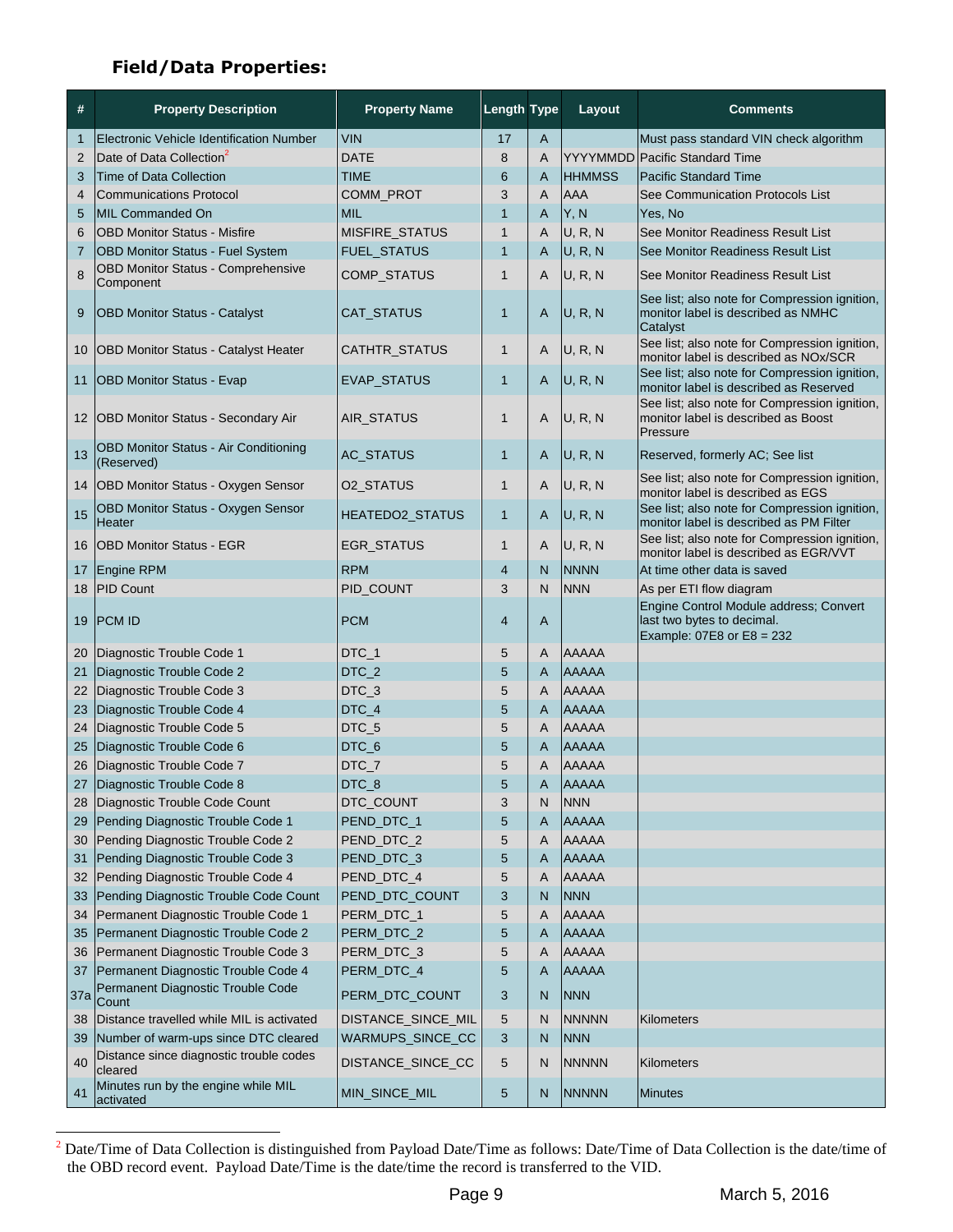| #  | <b>Property Description</b>                                                                                                 | <b>Property Name</b>   | <b>Length Type</b> |                | Layout        | <b>Comments</b>                                                                                                          |
|----|-----------------------------------------------------------------------------------------------------------------------------|------------------------|--------------------|----------------|---------------|--------------------------------------------------------------------------------------------------------------------------|
| 42 | Time since diagnostic trouble codes<br>cleared                                                                              | MIN SINCE CC           | 5                  | N              | <b>NNNNN</b>  | <b>Minutes</b>                                                                                                           |
| 43 | <b>Calibration ID</b>                                                                                                       | CAL ID                 | 16                 | $\overline{A}$ |               | ASCII (requires conversion)                                                                                              |
| 44 | <b>Calibration Verification Number</b>                                                                                      | <b>CVN</b>             | 8                  | $\overline{A}$ |               | Hex (no spaces)                                                                                                          |
| 45 | <b>OBD Conformance Standard</b>                                                                                             | OBD CONFORM STD        | 3                  | N              | <b>NNN</b>    | Decimal value of Mode \$01 PID 1C = OBD<br>standards this vehicle conforms to (0-255)                                    |
| 46 | <b>OBD</b> Fuel Type                                                                                                        | <b>FUEL TYPE</b>       | $\overline{2}$     | $\mathsf{N}$   | <b>NN</b>     | Decimal value of Mode \$01 PID 51 = Fuel<br>type $(0-23)$                                                                |
|    | 47 OBD Fuel Ethanol Percentage                                                                                              | FUEL ALC PERCENT       | 3                  | N              | <b>NNN</b>    | Mode \$01 PID 52 = Ethanol fuel percentage<br>$(0-100)$                                                                  |
|    | 48 OBD Ignition Monitor Type                                                                                                | <b>IGN MON TYPE</b>    | $\mathbf{1}$       | N              | N             | Mode \$01 PID \$41 B3 = Spark or<br>compression ignition monitor mapping (0 or<br>$\vert$ 1)                             |
|    | In addition to the Remote OBD elements<br>listed above, the following information shall<br>also be included in the message: |                        |                    |                |               |                                                                                                                          |
|    | H <sub>1</sub>   Device Initialization Code ID                                                                              | <b>DEVICE KEY</b>      | 5                  | A              |               | Length intended to match that utilized in<br>DEQ inspection lanes to uniquely identify a<br>station/lane/position SSLLP. |
|    | H <sub>2</sub> Device Serial Number <sup>3</sup>                                                                            | LINK ID                | 60                 | $\overline{A}$ |               | Begin with abbreviated MFG name, then<br>abbreviated Model name, then number                                             |
|    | <b>H3</b> Device Status                                                                                                     | <b>DEVICE STATUS</b>   | 12                 | $\overline{A}$ |               |                                                                                                                          |
|    | <b>H4 Device Firmware Number</b>                                                                                            | <b>DEVICE FIRMWARE</b> | 12                 | A              |               |                                                                                                                          |
|    | H <sub>5</sub> Receiver ID                                                                                                  | RECEIVER_ID            | 12                 | A              |               | Begin with abbreviated MFG name                                                                                          |
|    | <b>H6 Receiver Software Version</b>                                                                                         | RECEIVER VERSION       | 12                 | A              |               |                                                                                                                          |
|    | H7 Payload Date <sup>4</sup>                                                                                                | PAYLOAD DATE           | 8                  | A              |               | YYYYMMDD Pacific Standard Time                                                                                           |
|    | H8 Payload Time                                                                                                             | PAYLOAD TIME           | 6                  | $\overline{A}$ | <b>HHMMSS</b> | <b>Pacific Standard Time</b>                                                                                             |
|    | H <sub>9</sub> Record ID                                                                                                    | <b>RECORD ID</b>       | 12                 | A              |               |                                                                                                                          |
|    | H <sub>10</sub> QA data flag                                                                                                | QA DATA FLAG           | $\mathbf{1}$       | A              | Y, N          | Yes, No                                                                                                                  |
|    | <b>H11 Event Code</b>                                                                                                       | REMOTEOBD EVENT        | $\mathbf{1}$       | A              | <b>TBD</b>    | TBD, Per program business rules. Encodes<br>the event that triggered the record transfer.                                |

# **Additional Definitions:**

 $\overline{a}$ 

#### **Monitor Readiness Result:**

- $U =$  Monitor is unsupported
- $R =$  Monitor is complete (ready)
- N = Monitor is not complete (not ready)

### **Communication Protocols:**

- V = SAE J1850 VPW (VPW)
- P = SAE J1850 PWM (PWM)

$$
I = ISO 9141-2 (ISO)
$$

Kf = ISO 14230-4 (KeyWord fast initialization)

Ks = ISO 14230-4 (KeyWord slow initialization)

C11 = ISO 15756-4 (CAN - 11 bit)

C29 = ISO 15756-4 (CAN - 29 bit)

The data value format of OBD parameters should be consistent with SAE J1979 unless otherwise specified differently in this document.

Due to legacy constraints on the DEQ server each link vendor is limited to 1.5 million active device serial numbers.

Date/Time of Data Collection is distinguished from Payload Date/Time as follows: Date/Time of Data Collection is the date/time of the OBD record event. Payload Date/Time is the date/time the record is transferred to the VID.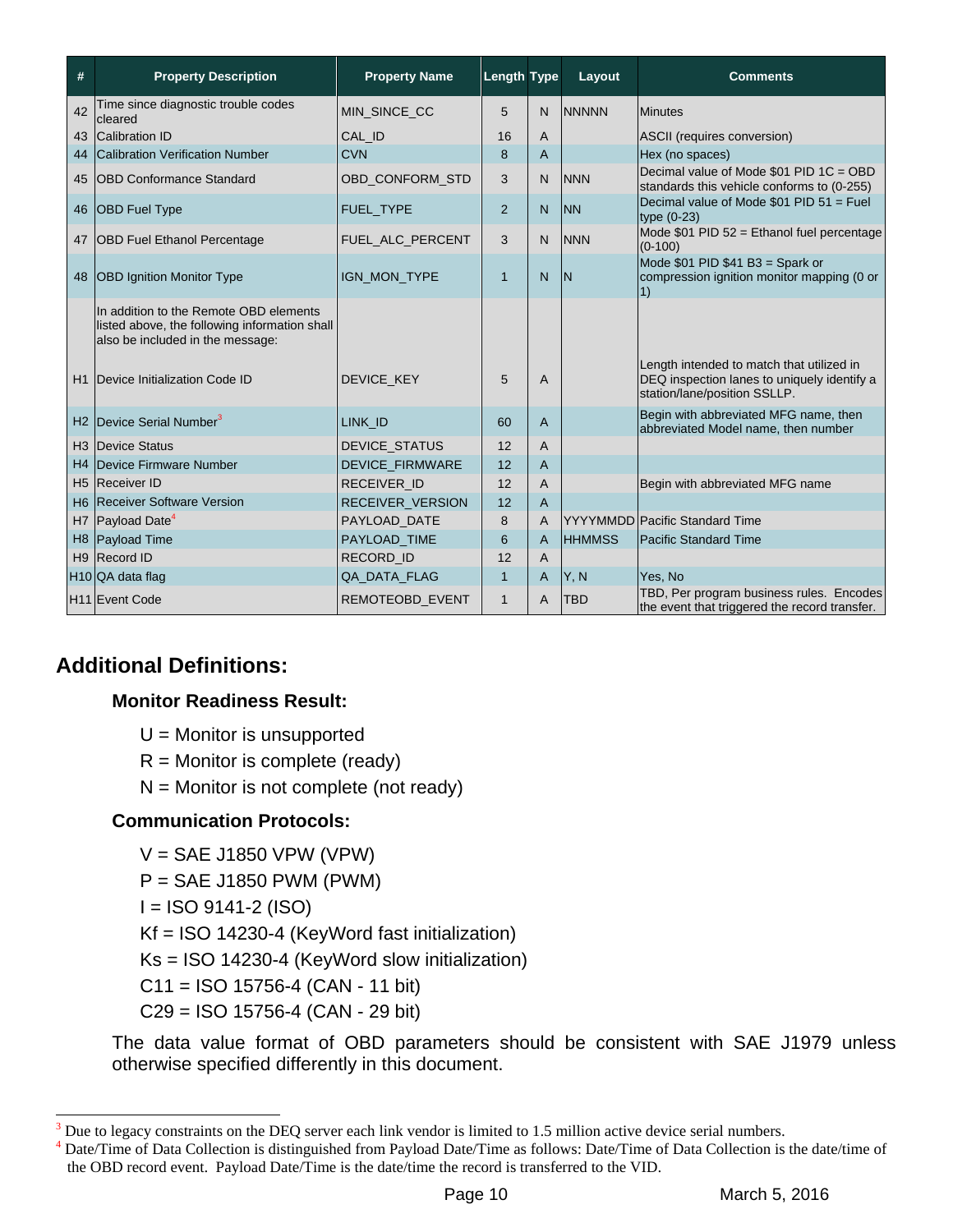# <span id="page-10-1"></span><span id="page-10-0"></span>**5. Web Service WSDLs and XML Schema Definitions**

### **5.1 Overview**

DEQ desires to allow motorists to receive their DEQ certification through a variety of Remote OBD methods, in addition to their inspector testing and self-service options in the Clean Air Stations. The remote OBD inspection records shall be sent to Oregon DEQ's DMZ Server, designed to collect inspection results received from the remote OBD devices for processing. The DMZ server support functions include those needed to manage and validate remote OBD client systems, manage enrollment of systems, manage and process inspection data for evaluation, and store supporting information for motorists' queries and DEQ Certification requests. This section describes the services supporting the communications interface for the secure transmission of standardized Remote OBD inspection and supporting data between the telematics device or the telematics device provider's server and Oregon DEQ's DMZ server. Specifically, this section provides instructions for utilization of the service endpoint for the UAT/Staging and Production environment.

# <span id="page-10-2"></span>**5.2 Web Service Endpoint URL for UAT/Staging**

The Web Service Endpoint URL is **Computer Security Sensitive Information** and will be provided to those telematics device providers approved to participate in Oregon's DeqToo Program.

# <span id="page-10-3"></span>**5.3 Web Service Endpoint URL for Production**

This Web Service Endpoint URL is **Computer Security Sensitive Information** and will be provided to those telematics device providers approved to participate in Oregon's DeqToo Program.

# <span id="page-10-4"></span>**5.4 Available Service Operations**

| <b>Service Operation Name</b> | <b>Parameters</b>                                                                      | <b>Returns</b> |
|-------------------------------|----------------------------------------------------------------------------------------|----------------|
| Loopback                      |                                                                                        | True   False   |
|                               | <b>StoreRemoteOBDDeqTooData</b>   Parameter 1: ROBDRequestOBDData   ROBDResponseResult |                |

### <span id="page-10-6"></span><span id="page-10-5"></span>**Methods**

#### **5.4.1 Loopback**

The telematics device provider application can call this method to ensure that the service endpoint is available and responding to requests.

#### <span id="page-10-7"></span>**5.4.2 StoreRemoteOBDDeqTooData**

The telematics device provider application will invoke this method to send data to Oregon DEQToo server.

# <span id="page-10-8"></span>**Data Types**

<span id="page-10-9"></span>The table below lists all the elements/values that the vendor can send to Oregon DEQ Too, while invoking the StoreRemoteOBDDeqTooData service call using SOAP. Since not all parameters are supported by all vehicles, the table includes a column labeled "Required". A "No" should not be interpreted as optional if the parameter is supported by the vehicle. If a vehicle supports the parameter or element, then it must be sent.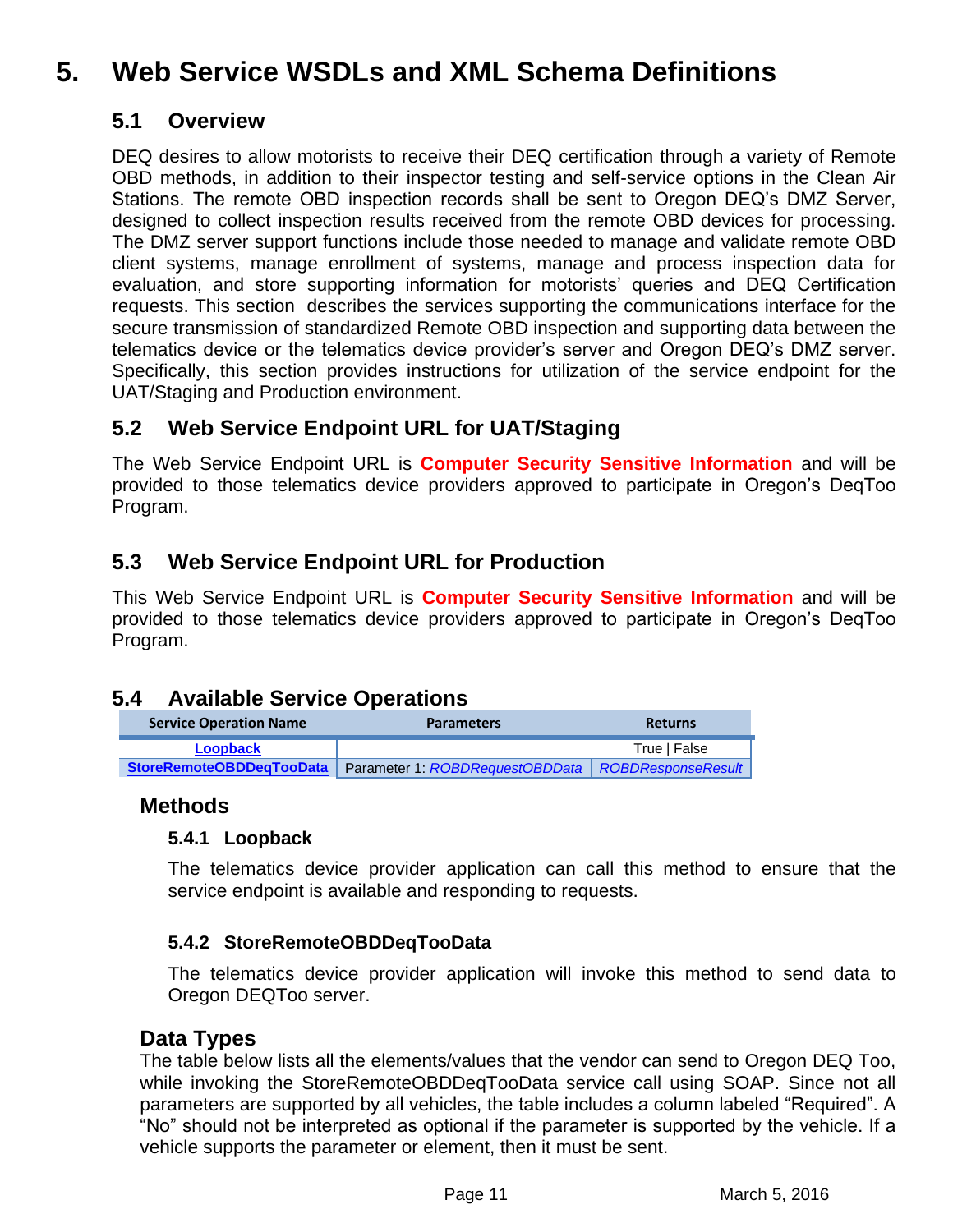#### <span id="page-11-0"></span>**5.4.3 ROBDRequestOBDData**

| <b>Element Name</b>       | <b>Element Type</b>                     |                | Length                   |                     | <b>Format</b>                        |
|---------------------------|-----------------------------------------|----------------|--------------------------|---------------------|--------------------------------------|
|                           |                                         | Min            | <b>Max</b>               | <b>Required</b>     |                                      |
| CallD<br>String           |                                         | 0              | 16                       | No                  | <b>ASCII</b>                         |
| <b>CVN</b>                | String                                  | $\Omega$       | 8                        | <b>No</b>           | Hex - no spaces                      |
| <b>DataCollectionDate</b> | String                                  | 8              | 8                        | Yes                 | <b>YYYYMMDD</b>                      |
| <b>DataCollectionTime</b> | String                                  | 6              | $6\phantom{1}6$          | <b>Yes</b>          | <b>HHMMSS</b>                        |
| <b>DeviceInfo</b>         | <b>ROBDRequestDeviceInformation</b>     | ۰              | $\overline{\phantom{0}}$ | Yes                 |                                      |
| <b>DTCCodes</b>           | Array of<br><b>ROBDRequestDTCCode</b>   |                |                          | No/Yes <sup>5</sup> |                                      |
| <b>DTCCount</b>           | Int16                                   | 0              | 3                        | Yes                 | <b>Numeric</b>                       |
| <b>EngineRPM</b>          | Int16                                   |                | $\overline{\mathcal{L}}$ | <b>No</b>           | <b>Numeric</b>                       |
| <b>MILCommandedOn</b>     | String                                  | 1              | 1                        | Yes                 | $Y \mid N$                           |
| <b>OBDMonitors</b>        | <b>ROBDRequestMonitors</b>              | ٠              | ٠                        | Yes                 |                                      |
| <b>OBDParameters</b>      | ROBDRequestOBDParametersData            | $\blacksquare$ | $\blacksquare$           | Yes                 |                                      |
| <b>OBDProtocol</b>        | String                                  |                | 3                        | <b>Yes</b>          | $V$   P   I   Kf   Ks  <br>C11   C29 |
| <b>PCMId</b>              | String                                  | 0              | 4                        | No.                 | Alphanumeric                         |
| <b>PendingDTCCodes</b>    | Array of<br>ROBDRequestPendingDTCCode   |                | -                        | No/Yes <sup>4</sup> |                                      |
| PendingDTCCount           | Int16                                   | 0              | 3                        | Yes                 | <b>Numeric</b>                       |
| <b>PermanentDTCCodes</b>  | Array of<br>ROBDRequestPermanentDTCCode |                | $\overline{a}$           | No/Yes <sup>4</sup> |                                      |
| <b>PermanentDTCCount</b>  | Int16                                   | $\Omega$       | 3                        | No                  | <b>Numeric</b>                       |
| <b>PIDCount</b>           | Int16                                   | $\mathbf 0$    | 3                        | <b>No</b>           | <b>Numeric</b>                       |
| <b>VIN</b>                | String                                  | 17             | 17                       | Yes                 | Alphanumeric                         |

### <span id="page-11-1"></span>**5.4.4 ROBDRequestDeviceInformation**<sup>4</sup>

| <b>Element Name</b>            | <b>Element</b> | Length     |            | <b>Required</b> | <b>Format</b>   |
|--------------------------------|----------------|------------|------------|-----------------|-----------------|
|                                | <b>Type</b>    | <b>Min</b> | <b>Max</b> |                 |                 |
| <b>DeviceFirmware</b>          | String         | 0          | 12         | No              | Alphanumeric    |
| <b>DeviceKey</b>               | <b>String</b>  | 0          | 5          | <b>No</b>       | Alphanumeric    |
| <b>DeviceSerialNumber</b>      | String         |            | 60         | Yes             | Alphanumeric    |
| <b>EventCode</b>               | String         | 0          |            | <b>No</b>       | Alphanumeric    |
| <b>PayloadDate</b>             | String         | 8          | 8          | Yes             | <b>YYYYMMDD</b> |
| PayloadTime                    | String         | 6          | 6          | Yes             | <b>HHMMSS</b>   |
| <b>QADataFlag</b>              | String         | 0          | 1          | Yes             | Y   N           |
| <b>ReceiverID</b>              | String         | 0          | 12         | <b>No</b>       | Alphanumeric    |
| <b>ReceiverSoftwareVersion</b> | String         | 0          | 12         | No              | Alphanumeric    |

### <span id="page-11-2"></span>**5.4.5 ROBDRequestDTCCode**

| <b>Element</b> | <b>Element</b> | Lenath     |            |                 | <b>Format</b> |  |
|----------------|----------------|------------|------------|-----------------|---------------|--|
| <b>Name</b>    | Tvpe           | <b>Min</b> | <b>Max</b> | <b>Required</b> |               |  |
| <b>DTCCode</b> | String         |            |            | No              | Alphanumeric  |  |

#### <span id="page-11-3"></span>**5.4.6 ROBDRequestMonitors**

| <b>Element Name</b>         | <b>Element</b> | Length |            | <b>Required</b> | <b>Format</b> |  |
|-----------------------------|----------------|--------|------------|-----------------|---------------|--|
|                             | <b>Type</b>    | Min    | <b>Max</b> |                 |               |  |
| <b>MonitorMisfire</b>       | String         |        |            | Yes             | N<br>$R$   U  |  |
| <b>MonitorFuelSystem</b>    | String         |        |            | Yes             | N             |  |
| <b>MonitorComprehensive</b> | String         |        |            | Yes             | ١U<br>N       |  |
| <b>MonitorCatalyst</b>      | String         |        |            | Yes             | N             |  |

<sup>&</sup>lt;sup>5</sup> If the associated DTCCount is not '0' then the associated DTCCodes <u>are required</u>.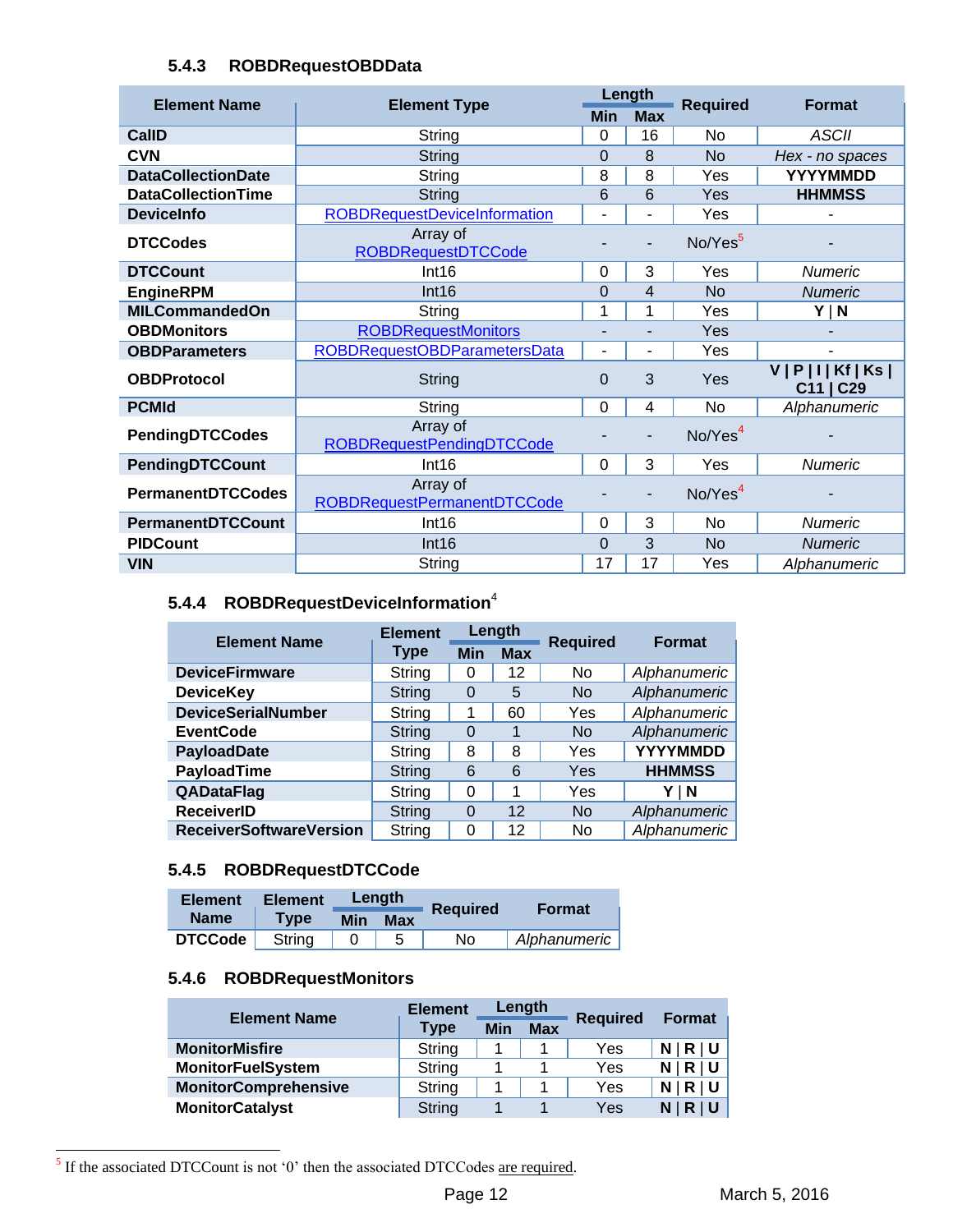| <b>MonitorCatalystHeater</b>     | String |  | Yes | IJ                 |
|----------------------------------|--------|--|-----|--------------------|
| <b>MonitorEvap</b>               | String |  | Yes |                    |
| <b>MonitorSecondaryAir</b>       | String |  | Yes | -U<br>R            |
| <b>MonitorAirConditioning</b>    | String |  | Yes | l U<br>R<br>N      |
| <b>MonitorOxygenSensor</b>       | String |  | Yes | N                  |
| <b>MonitorOxygenSensorHeater</b> | String |  | Yes | <b>U</b><br>R<br>N |
| <b>MonitorEGR</b>                | String |  | Yes |                    |

#### <span id="page-12-0"></span>**5.4.7 ROBDRequestOBDParametersData**

| <b>Element Name</b>             | <b>Element</b> | Length     |                | <b>Required</b> | <b>Format</b>  |  |
|---------------------------------|----------------|------------|----------------|-----------------|----------------|--|
|                                 | Type           | <b>Min</b> | <b>Max</b>     |                 |                |  |
| <b>MileageSinceCodeCleared</b>  | String         | 0          | 5              | N <sub>o</sub>  | Numeric or 'N' |  |
| <b>MileageSinceMIL</b>          | String         | 0          | 5              | N <sub>o</sub>  | Numeric or 'N' |  |
| <b>MinutesSinceCodeCleared</b>  | String         | 0          | 5              | N <sub>o</sub>  | Numeric or 'N' |  |
| <b>MinutesSinceMILOn</b>        | <b>String</b>  | 0          | 5              | N <sub>o</sub>  | Numeric or 'N' |  |
| <b>OBDConformSTD</b>            | String         | 0          | 3              | No.             | Numeric or 'N' |  |
| <b>OBDFuelAlcoholPercentage</b> | String         | 0          | 3              | N <sub>o</sub>  | Numeric or 'N' |  |
| <b>OBDFuelType</b>              | String         | 0          | $\overline{2}$ | No.             | Numeric or 'N' |  |
| <b>OBDIgnitionMonitorType</b>   | String         | 0          |                | N <sub>o</sub>  | Numeric or 'N' |  |
| WarmupsSinceCodeCleared         | String         | 0          | 5              | No              | Numeric or 'N' |  |

<span id="page-12-6"></span><span id="page-12-1"></span>Note: Unsupported parameter(s) must have their value set to 'N'

#### **5.4.8 ROBDRequestPendingDTCCode**

| <b>Element</b> | <b>Element</b> |            | Lenath     | <b>Required</b> | <b>Format</b> |  |
|----------------|----------------|------------|------------|-----------------|---------------|--|
| <b>Name</b>    | Tvpe           | <b>Min</b> | <b>Max</b> |                 |               |  |
| <b>DTCCode</b> | String         |            |            | No              | Alphanumeric  |  |

#### <span id="page-12-2"></span>**5.4.9 ROBDRequestPermanentDTCCode**

| <b>Element</b> | <b>Element</b> |                          | Lenath | <b>Required</b> | <b>Format</b> |  |
|----------------|----------------|--------------------------|--------|-----------------|---------------|--|
| <b>Name</b>    | <b>Type</b>    | <b>Min</b><br><b>Max</b> |        |                 |               |  |
| <b>DTCCode</b> | String         |                          |        | N٥              | Alphanumeric  |  |

### <span id="page-12-4"></span><span id="page-12-3"></span>**Response Details**

#### **5.4.10 ROBDResponseResult**

| <b>Element Name</b>     | <b>Element Type</b> |
|-------------------------|---------------------|
| <b>ErrorCode</b>        | Int16               |
| <b>ErrorDescription</b> | String              |
| <b>Success</b>          | <b>Boolean</b>      |

| <b>Error Code</b> | <b>Error Description</b>        | <b>Success</b> |
|-------------------|---------------------------------|----------------|
|                   | <b>Success</b>                  | True           |
|                   | Retry                           | False          |
|                   | <b>Refer Reason for Failure</b> | False          |

#### <span id="page-12-5"></span>**5.4.11 Reason for Failure**

| Duplicate Data                      |
|-------------------------------------|
| Key Data Missing                    |
| <b>Invalid Data Collection Date</b> |
| Invalid Data Collection Time        |
| Invalid Device Serial Number        |
| <b>Invalid DTC Data</b>             |
| Invalid OBD Parameters Data         |
| Invalid VIN                         |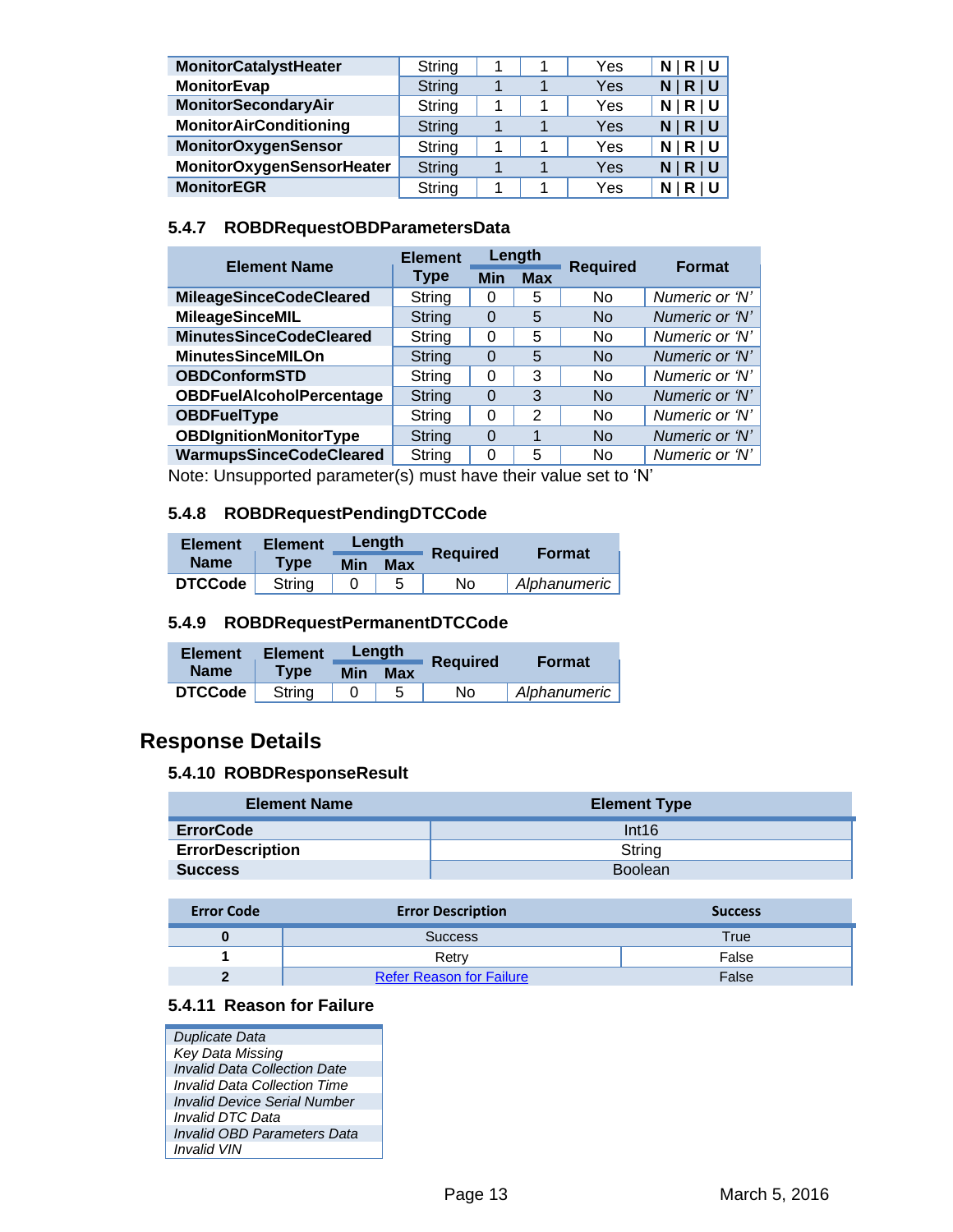# **5.5 Example: Service Client Code Snippet (C#.NET)**

```
 class DeqTooTestRecord
    {
        static void Main(string[] args)
        {
            RemoteOBDDeqTooServiceClient serviceClient = new RemoteOBDDeqTooServiceClient();
            ROBDRequestOBDData obdData = new ROBDRequestOBDData()
\{ CalID = "4L2401A 0006AVAB",
               CVN = "1CD1EF1A", DataCollectionDate = "20150615",
               DataCollectionTime = "131456",
                DeviceInfo = new ROBDRequestDeviceInformation()
\{ DeviceFirmware = "123456",
                   DeviceSerialNumber = "123456",
                   DeviceKey = "123456"
 },
                DTCCodes = new ROBDRequestDTCCode[]
                 {
                    new ROBDRequestDTCCode()
                   {
                        DTCCode = "P0301"
, and the state \} , and the state \} ,
                   new ROBDRequestDTCCode()
                   {
                        DTCCode = "P0302"
 }
                },
               DTCCount = 2,
                EngineRPM = 750,
                OBDMonitors = new ROBDRequestMonitors()
\{MonitorMisfire = "R",
                    MonitorFuelSystem = "R",
                    MonitorComprehensive = "R",
                    MonitorCatalyst = "R",
                    MonitorCatalystHeater = "U",
                   MonitorEvap = "R",
                    MonitorSecondaryAir = "U",
                    MonitorAirConditioning = "U",
                    MonitorOxygenSensor = "R",
                    MonitorOxygenSensorHeater = "R",
                    MonitorEGR = "R"
                },
                OBDParameters = new ROBDRequestOBDParametersData()
\overline{a} MileageSinceCodeCleared = "6586",
                   MileageSinceMIL = "0",
                    MinutesSinceCodeCleared = "1234",
                   MinutesSinceMILOn = "0",
                    OBDConformSTD = "3",
                    OBDFuelAlcoholPercentage = "N",
                    OBDFuelType = "4",
                    OBDIgnitionMonitorType = "1",
                   WarmupsSinceCodeCleared = "111"
                 },
                 OBDProtocol = "C11",
                PCMId = "1",PIDCount = 0,
```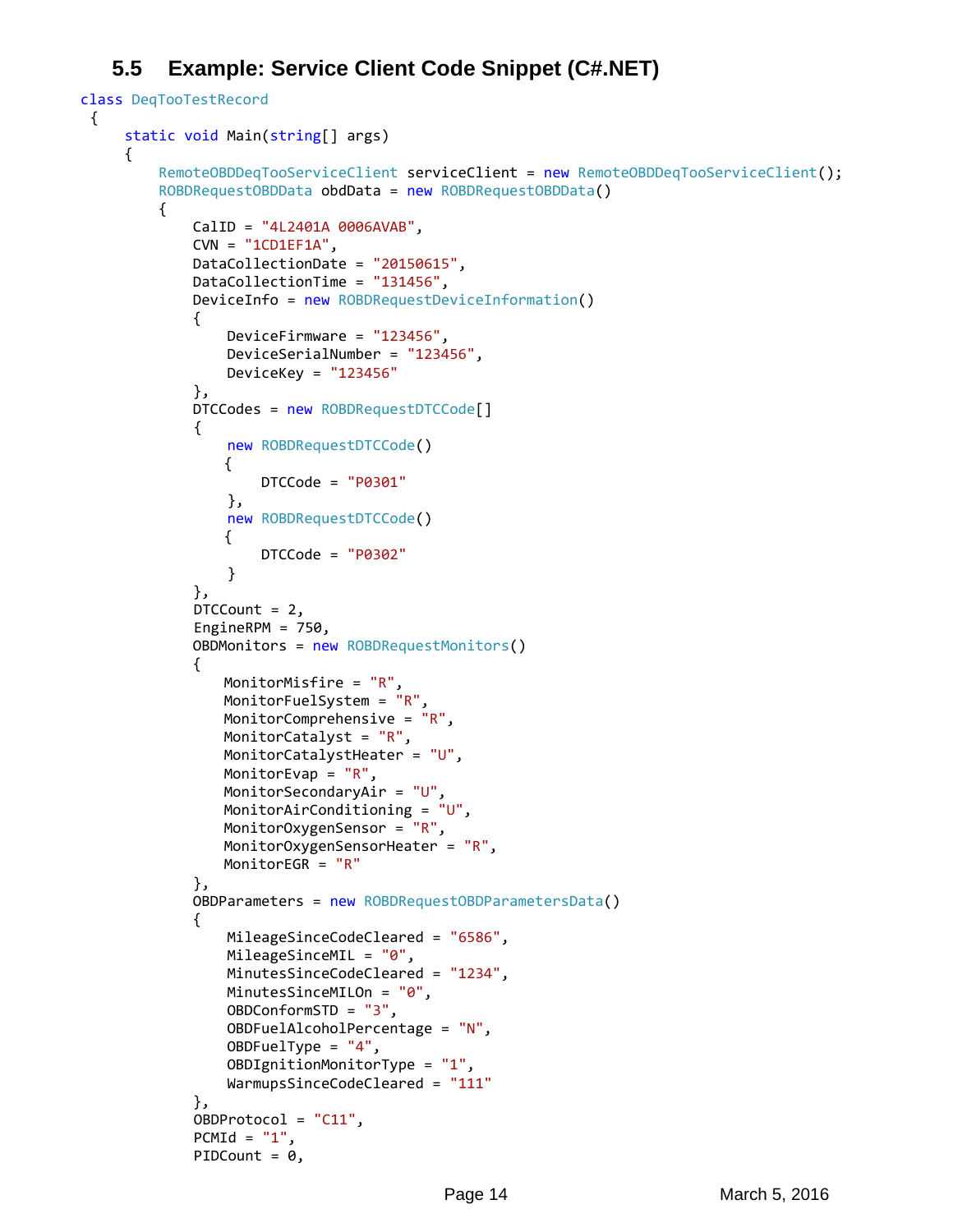```
 VIN = "WA1LMAFE6DD999999"
            };
           ROBDResponseResult serviceResult = serviceClient.StoreRemoteOBDDeqTooData(obdData);
            if (!serviceResult.Success)
\{ Console.WriteLine(serviceResult.ErrorCode);
               Console.WriteLine(serviceResult.ErrorDescription);
 }
           else
\{ Console.WriteLine("Data stored successfully.");
 }
           Console.ReadLine();
        }
```
# **5.6 Example: ROBDRequestOBDData Serialized to XML**

<span id="page-14-0"></span>}

```
<ROBDRequestOBDData xsd =
"http://schemas.datacontract.org/2004/07/Opus.Data.RemoteOBDDeqTooData">
   <VIN>ABCDEFG1234567890</VIN>
   <DataCollectionDate>20150615</DataCollectionDate>
   <DataCollectionTime>131456</DataCollectionTime>
   <OBDProtocol>I</OBDProtocol>
   <MILCommandedOn>Y</MILCommandedOn>
   <OBDMonitors>
     <MonitorMisfire>R</MonitorMisfire>
     <MonitorFuelSystem>R</MonitorFuelSystem>
     <MonitorComprehensive>R</MonitorComprehensive>
     <MonitorCatalyst>R</MonitorCatalyst>
     <MonitorCatalystHeater>U</MonitorCatalystHeater>
     <MonitorEvap>R</MonitorEvap>
     <MonitorSecondaryAir>U</MonitorSecondaryAir>
     <MonitorAirConditioning>U</MonitorAirConditioning>
     <MonitorOxygenSensor>R</MonitorOxygenSensor>
     <MonitorOxygenSensorHeater>R</MonitorOxygenSensorHeater>
     <MonitorEGR>R</MonitorEGR>
   </OBDMonitors>
   <EngineRPM>750</EngineRPM>
   <PIDCount>10</PIDCount>
   <PCMId>10</PCMId>
   <DTCCodes>
     <DTCCode>
 <DTCCode>P0300</DTCCode>
i
     </DTCCode>
   </DTCCodes>
   <DTCCount>1</DTCCount>
   <PendingDTCCodes>
     <PendingDTCCode>
       <DTCCode>P0301</DTCCode>
     </PendingDTCCode>
     <PendingDTCCode>
       <DTCCode>P0302</DTCCode>
```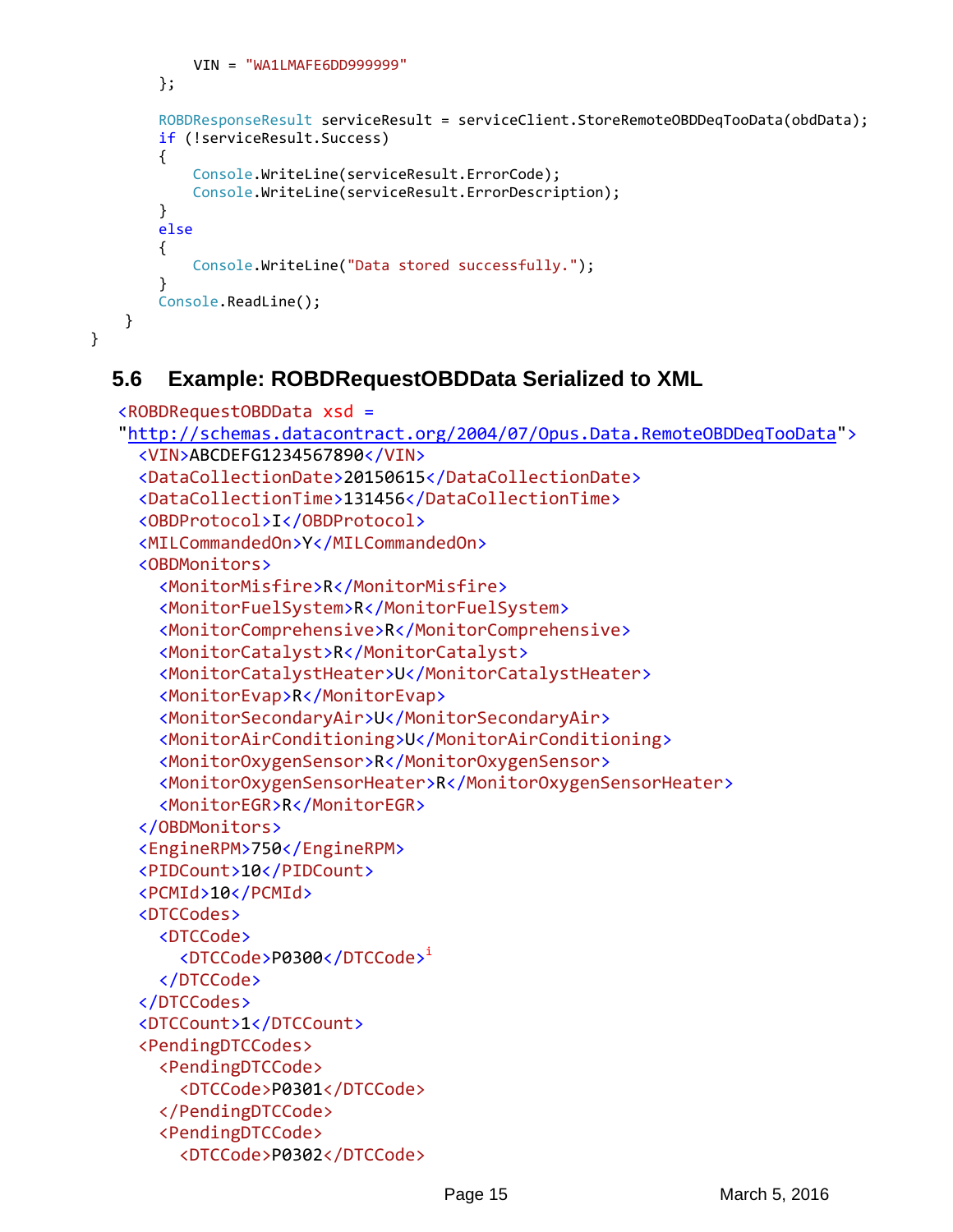```
 </PendingDTCCode>
   </PendingDTCCodes>
   <PendingDTCCount>2</PendingDTCCount>
   <PermanentDTCCodes>
     <PermanentDTCCode>
       <DTCCode>P1005</DTCCode>
     </PermanentDTCCode>
     <PermanentDTCCode>
       <DTCCode>P1006</DTCCode>
     </PermanentDTCCode>
   </PermanentDTCCodes>
   <PermanentDTCCount>2</PermanentDTCCount>
   <OBDParameters>
     <WarmupsSinceCodeCleared>15</WarmupsSinceCodeCleared>
     <MileageSinceCodeCleared>0</MileageSinceCodeCleared>
     <MinutesSinceMILOn>0</MinutesSinceMILOn>
     <OBDConformSTD>0</OBDConformSTD>
     <OBDFuelType>0</OBDFuelType>
     <OBDFuelAlcoholPercentage>0</OBDFuelAlcoholPercentage>
     <OBDIgnitionMonitorType>0</OBDIgnitionMonitorType>
   </OBDParameters>
   <DeviceInfo>
     <DeviceKey>12345</DeviceKey>
     <DeviceSerialNumber>ABC123456789</DeviceSerialNumber>
     <DeviceFirmware>ABC123456789</DeviceFirmware>
     <ReceiverID>RECEIVERID</ReceiverID>
     <ReceiverSoftwareVersion>VNUM</ReceiverSoftwareVersion>
     <PayloadDate>20150116</PayloadDate>
     <PayloadTime>131456</PayloadTime>
     <QADataFlag>Y</QADataFlag>
   </DeviceInfo>
</ROBDRequestOBDData>
```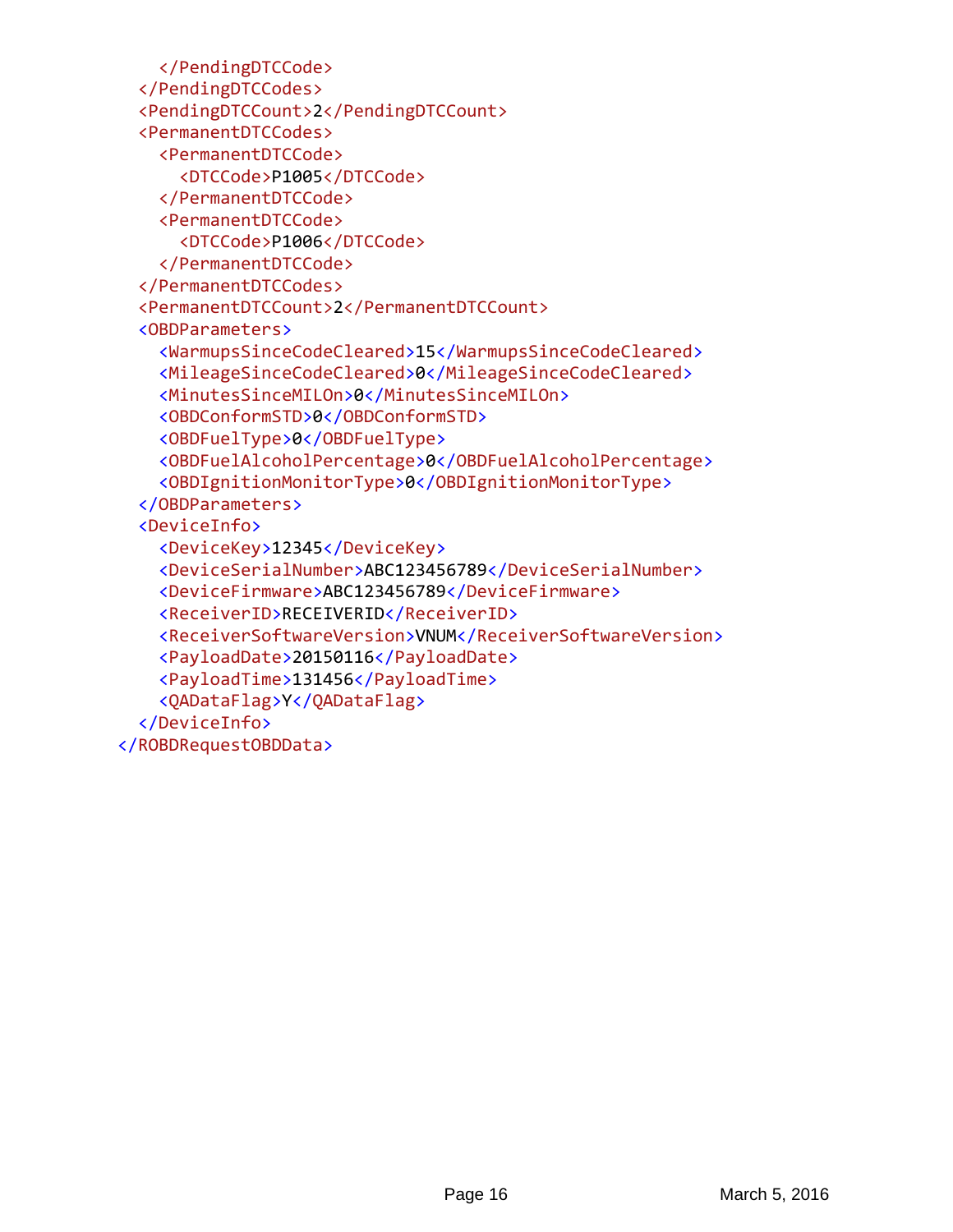# <span id="page-16-0"></span>**6. Appendices**

# <span id="page-16-1"></span>**Appendix A: Table of Abbreviations**

| <b>Term</b>                                                          | <b>Definition</b>                                                                                                                                                                                           |  |
|----------------------------------------------------------------------|-------------------------------------------------------------------------------------------------------------------------------------------------------------------------------------------------------------|--|
| <b>Business Confidential</b>                                         | Confidential business information refers to information whose disclosure<br>may harm the business.                                                                                                          |  |
| <b>DEQ</b>                                                           | Department of Environmental Quality                                                                                                                                                                         |  |
| <b>DLC</b>                                                           | Diagnostic Link Connector                                                                                                                                                                                   |  |
| <b>DMV</b>                                                           | Driver and Motor Vehicle Services Division of the Oregon Department of<br>Transportation                                                                                                                    |  |
| <b>DMZ</b> Server                                                    | Demilitarized zone (perimeter network) computer that collects remote<br>OBD test results and holds them for VID to retrieve.                                                                                |  |
| <b>DTC</b>                                                           | Diagnostic Trouble Code                                                                                                                                                                                     |  |
| <b>HTTPS</b>                                                         | Hypertext Transfer Protocol Secure (HTTP over SSL/TLS)                                                                                                                                                      |  |
| <b>Malfunction Indicator</b><br>Light (MIL) or Check<br>Engine Light | The MIL is an instrument panel indicator used to notify the vehicle<br>operator of a fault. It is required to illuminate when an emissions failure<br>has occurred.                                         |  |
| OBD (On-board<br>diagnostics)                                        | Part of the sophisticated vehicle powertrain management system and is<br>designed to detect powertrain (engine and transmission) problems that<br>might cause vehicle emissions to exceed allowable limits. |  |
| <b>OR</b>                                                            | Oregon                                                                                                                                                                                                      |  |
| QA                                                                   | <b>Quality Assurance</b>                                                                                                                                                                                    |  |
| <b>SOAP</b>                                                          | Simple Object Access Protocol                                                                                                                                                                               |  |
| <b>SSL</b>                                                           | Secure Sockets Layer                                                                                                                                                                                        |  |
| <b>TCP</b>                                                           | <b>Transmission Control Protocol</b>                                                                                                                                                                        |  |
| <b>TLS</b>                                                           | <b>Transport layer Security</b>                                                                                                                                                                             |  |
| <b>UAT</b>                                                           | User Acceptance Testing; also known as ATP                                                                                                                                                                  |  |
| <b>VID</b>                                                           | Vehicle Inspection Database                                                                                                                                                                                 |  |
| <b>VIR</b>                                                           | Vehicle Inspection Receipt/Report - Issued at the end of inspection.<br>Provides test results (Pass/Fail), specific emissions issues, if any, etc.                                                          |  |
| Whitelist                                                            | A list or register of entities that are being provided a particular privilege,<br>service, mobility, access or recognition.                                                                                 |  |
| <b>XML</b>                                                           | Extensible Markup Language                                                                                                                                                                                  |  |